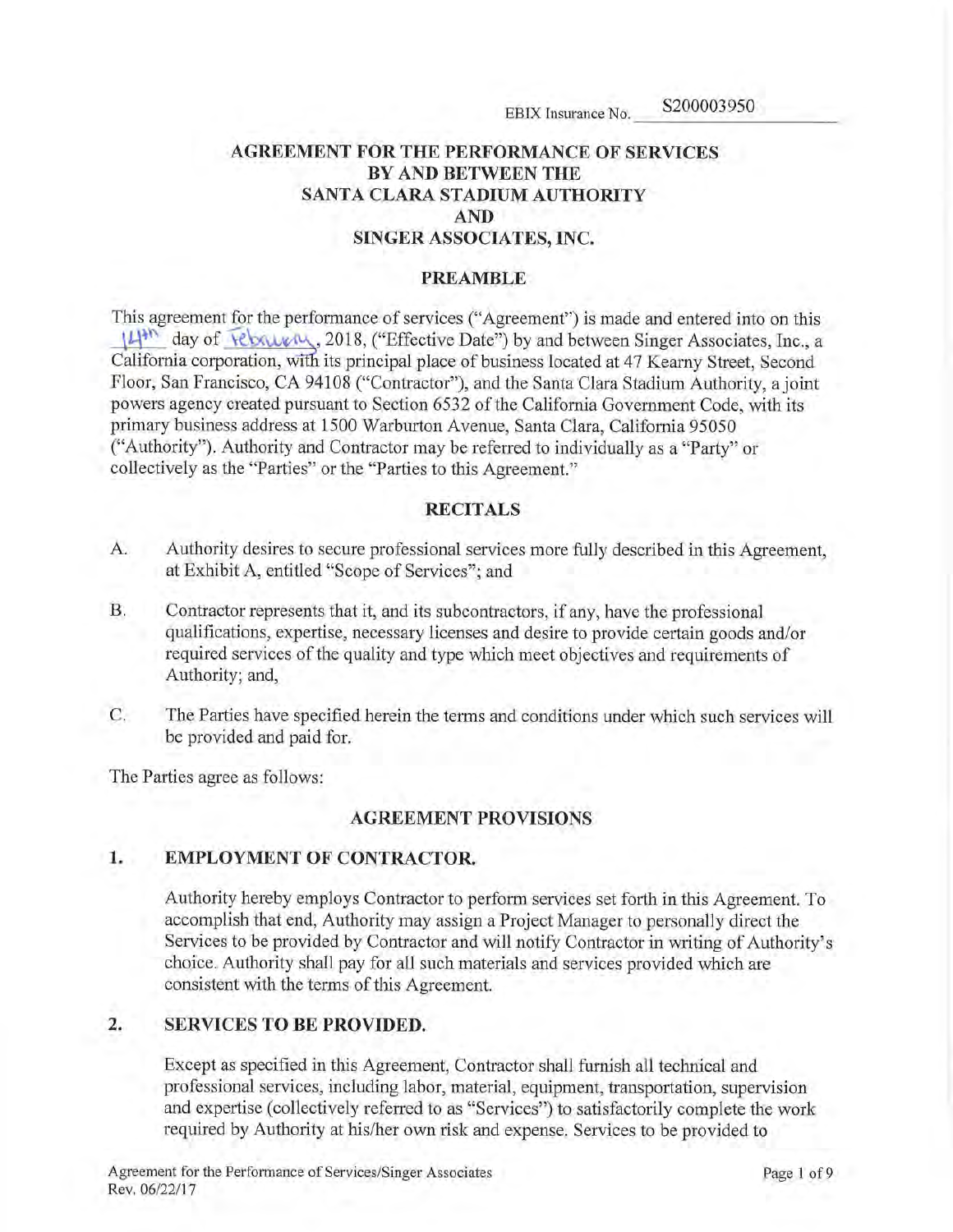Authority are more fully described in Exhibit A entitled "SCOPE OF SERVICES." All of the exhibits referenced in this Agreement are attached and are incorporated by this reference.

# 3. COMMENCEMENT AND COMPLETION OF SERVICES.

- A. Contractor shall begin providing the services under the requirements of this Agreement upon receipt of written Notice to Proceed from Authority. Such notice shall be deemed to have occurred three (3) calendar days after it has been deposited in the regular United States mail. Contractor shall complete the Services within the time limits set forth in the Scope of Services or as mutually determined in writing by the Parties.
- B. When Authority determines that Contractor has satisfactorily completed the Services, Authority shall give Contractor written Notice of Final Acceptance. Upon receipt of such notice, Contractor shall not incur any further costs under this Agreement. Contractor may request this determination of completion be made when, in its opinion, the Services have been satisfactorily completed. If so requested by the contractor, Authority shall make this determination within fourteen (14) days of its receipt of such request.

# 4. QUALIFICATIONS OF CONTRACTOR - STANDARD OF WORKMANSHIP.

Contractor represents and maintains that it has the necessary expertise in the professional calling necessary to perform services, and its duties and obligations, expressed and implied, contained herein, and Authority expressly relies upon Contractor's representations regarding its skills and knowledge. Contractor shall perform such services and duties in conformance to and consistent with the professional standards of a specialist in the same discipline in the State of California.

The plans, designs, specifications, estimates, calculations, reports and other documents furnished under Exhibit A shall be of a quality acceptable to Authority. The criteria for acceptance of the work provided under this Agreement shall be a product of neat appearance, well organized, that is technically and grammatically correct, checked and having the maker and checker identified. The minimum standard of appearance, organization and content of the drawings shall be that used by Authority for similar projects.

## 5. TERM OF AGREEMENT.

Unless otherwise set forth in this Agreement or unless this paragraph is subsequently modified by a written amendment to this Agreement, the term of this Agreement shall begin on the Effective Date of this Agreement and terminate on March 30, 2019.

# 6. MONITORING OF SERVICES.

Authority may monitor the Services performed under this Agreement to determine whether Contractor's operation conforms to Authority policy and to the terms of this Agreement. Authority may also monitor the Services to be performed to determine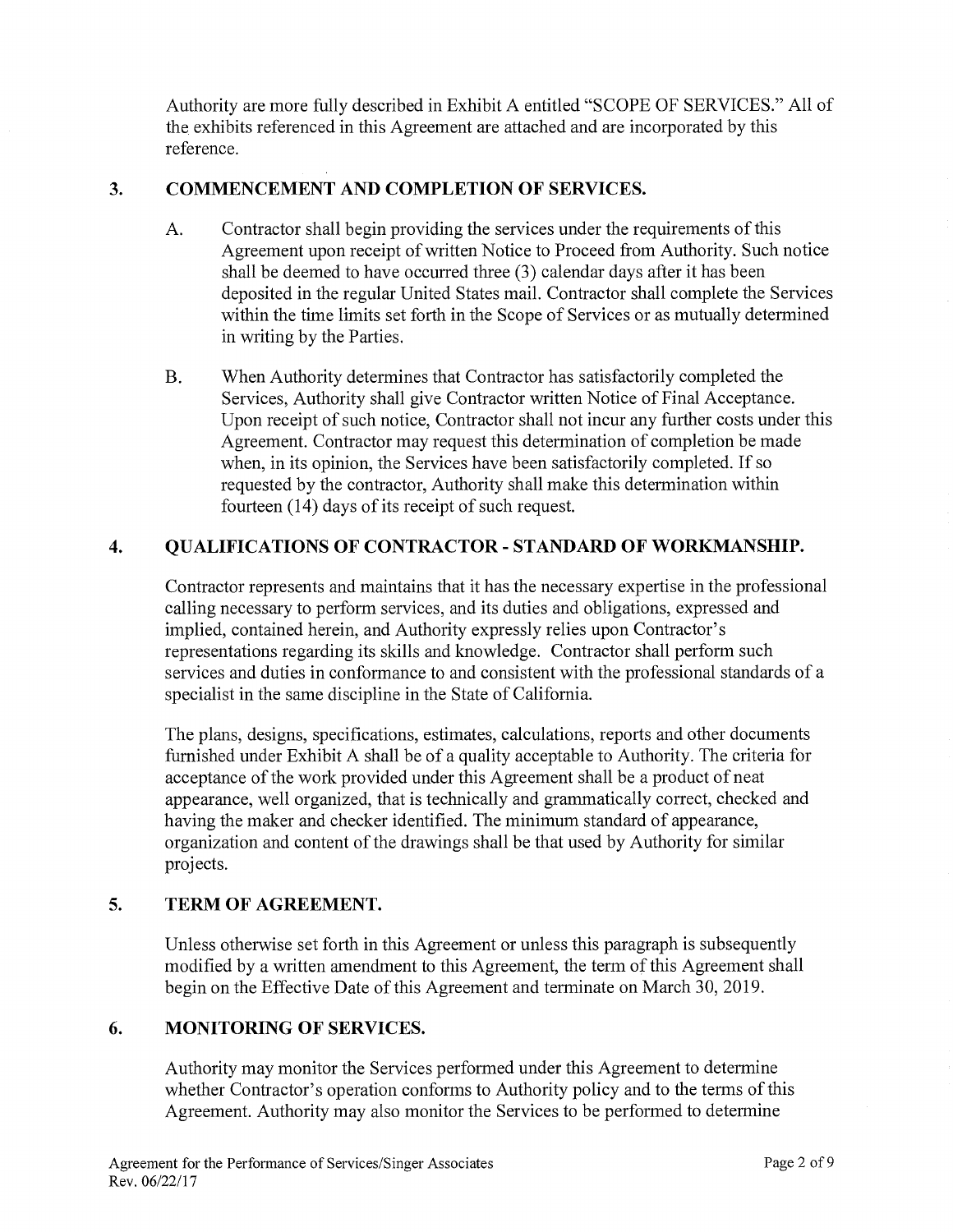whether financial operations are conducted in accord with applicable City, county, state, and federal requirements. If any action of Contractor constitutes a breach, Authority may terminate this Agreement pursuant to the provisions described herein.

# 7. WARRANTY.

Contractor expressly warrants that all materials and services covered by this Agreement shall be fit for the purpose intended, shall be free from defect, and shall conform to the specifications, requirements, and instructions upon which this Agreement is based. Contractor agrees to promptly replace or correct any incomplete, inaccurate, or defective Services at no further cost to Authority when defects are due to the negligence, errors or omissions of Contractor. If Contractor fails to promptly correct or replace materials or services, Authority may make corrections or replace materials or services and charge Contractor for the cost incurred by Authority.

# 8. PERFORMANCE OF SERVICES.

Contractor shall perform all requested services in an efficient and expeditious manner and shall work closely with and be guided by Authority. Contractor shall be as fully responsible to Authority for the acts and omissions of its subcontractors, and of persons either directly or indirectly employed by them, as Contractor is for the acts and omissions of persons directly employed by it. Contractor will perform all Services in a safe manner and in accordance with all federal, state and local operation and safety regulations.

# 9. RESPONSIBILITY OF CONTRACTOR.

Contractor shall be responsible for the professional quality, technical accuracy and coordination of the Services furnished by it under this Agreement. Neither Authority's review, acceptance, nor payments for any of the Services required under this Agreement shall be construed to operate as a waiver of any rights under this Agreement or of any cause of action arising out of the performance of this Agreement and Contractor shall be and remain liable to Authority in accordance with applicable law for all damages to Authority caused by Contractor negligent performance of any of the Services furnished under this Agreement.

Any acceptance by Authority of plans, specifications, construction contract documents, reports, diagrams, maps and other material prepared by Contractor shall not in any respect absolve Contractor from the responsibility Contractor has in accordance with customary standards of good professional practice in compliance with applicable federal, state, county, and/or municipal laws, ordinances, regulations, rules and orders.

# 10. COMPENSATION AND PAYMENT.

In consideration for Contractor's complete performance of Services, Authority shall pay Contractor for all materials provided and services rendered by Contractor at the rate per hour for labor and cost per unit for materials as outlined in Exhibit B, entitled "SCHEDULE OF FEES."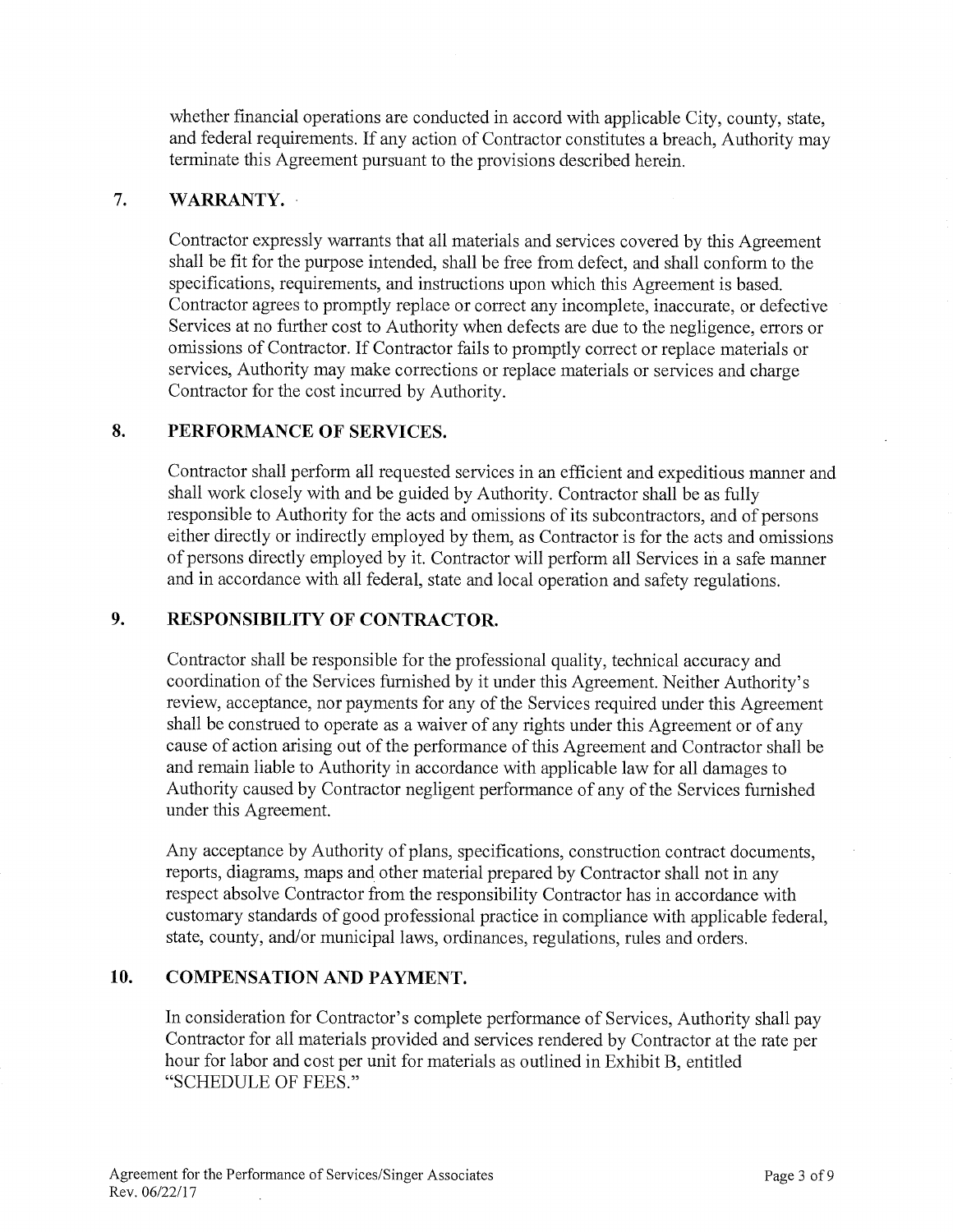Contractor will bill Authority on a monthly basis for Services provided by Contractor during the preceding month, subject to verification by Authority. Authority will pay Contractor within thirty (30) days of Authority's receipt of invoice.

# 11. TERMINATION OF AGREEMENT.

Either Party may terminate this Agreement without cause by giving the other Party written notice ("Notice of Termination") which clearly expresses that Party's intent to terminate the Agreement. Notice of Termination shall become effective no less than thirty (30) calendar days after a Party receives such notice. After either Party terminates the Agreement, Contractor shall discontinue further services as of the effective date of termination, and Authority shall pay Contractor for all Services satisfactorily performed up to such date.

# 12. NO ASSIGNMENT OR SUBCONTRACTING OF AGREEMENT.

Authority and Contractor bind themselves, their successors and assigns to all covenants of this Agreement. This Agreement shall not be assigned or transferred without the prior written approval of Authority. Contractor shall not hire subcontractors without express written permission from Authority.

# 13. NO THIRD PARTY BENEFICIARY.

This Agreement shall not be construed to be an agreement for the benefit of any third party or parties and no third party or patties shall have any claim or right of action under this Agreement for any cause whatsoever.

## 14. INDEPENDENT CONTRACTOR.

Contractor and all person(s) employed by or contracted with Contractor to furnish labor and/or materials under this Agreement are independent contractors and do not act as agent(s) or employee(s) of Authority. Contractor has full rights, however, to manage its employees in their performance of Services under this Agreement. Contractor is not authorized to bind Authority to any contracts or other obligations.

## 15. NO PLEDGING OF AUTHORITY'S CREDIT.

Under no circumstances shall Contractor have the authority or power to pledge the credit of Authority or incur any obligation in the name of Authority. Contractor shall save and hold harmless the Authority, its governing board, officers, employees, subordinate boards and commissions for expenses arising out of any unauthorized pledges of Authority's credit by Contractor under this Agreement.

## 16. CONFIDENTIALITY OF MATERIAL.

All ideas, memoranda, specifications, plans, manufacturing procedures, data, drawings, descriptions, documents, discussions or other information developed or received by or for Contractor and all other written information submitted to Contractor in connection with the performance of this Agreement shall be held confidential by Contractor and shall not,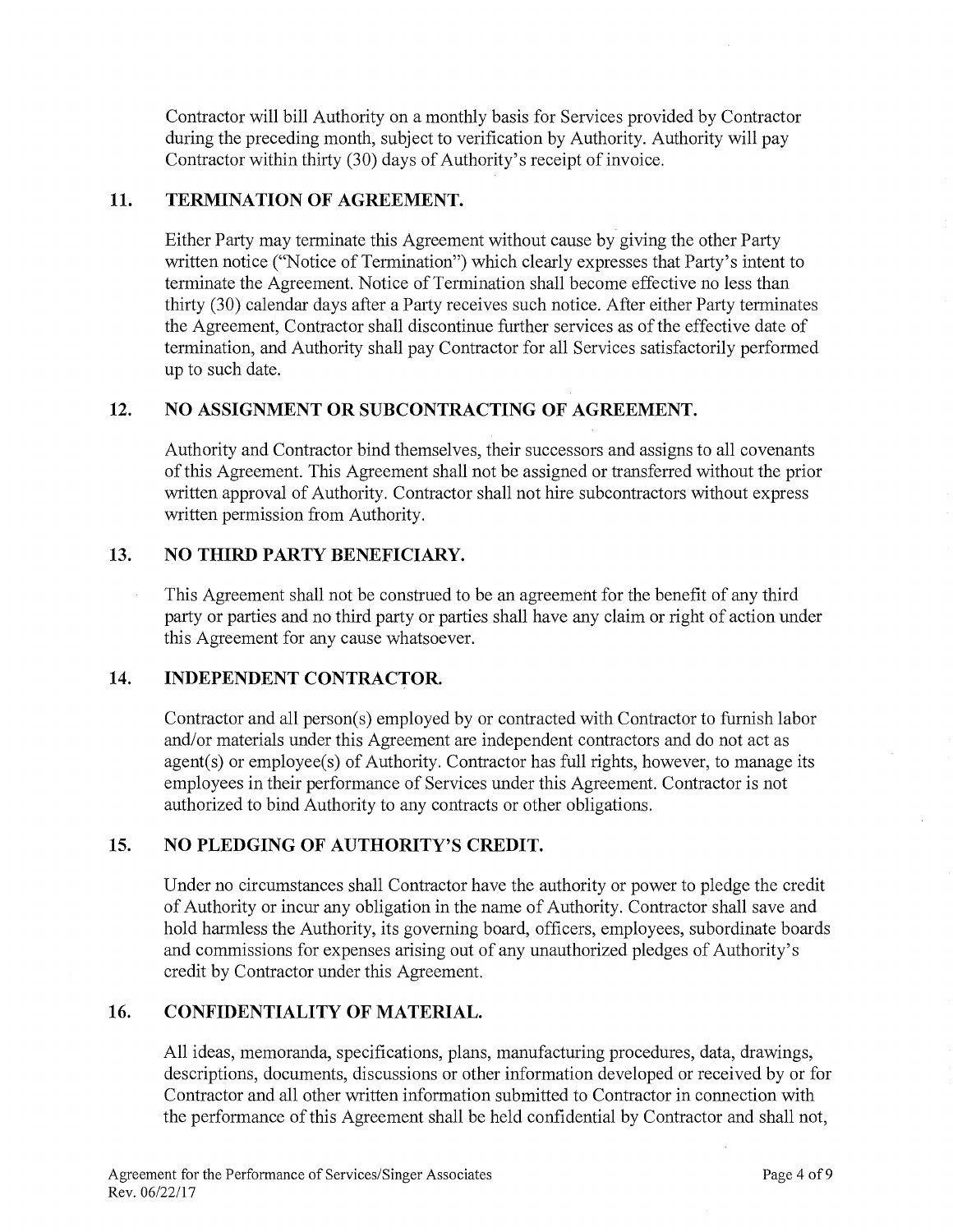without the prior written consent of Authority, be used for any purposes other than the performance of the Services nor be disclosed to an entity not connected with performance of the Services. Nothing furnished to Contractor which is otherwise known to Contractor or becomes generally known to the related industry shall be deemed confidential.

## 17. USE OF AUTHORITY NAME OR EMBLEM.

Contractor shall not use Authority's name, insignia, or emblem, or distribute any information related to services under this Agreement in any magazine, trade paper, newspaper or other medium without express written consent of Authority.

## 18. OWNERSHIP OF MATERIAL.

All material, including information developed on computer(s), which shall include, but not be limited to, data, sketches, tracings, drawings, plans, diagrams, quantities, estimates, specifications, proposals, tests, maps, calculations, photographs, reports and other material developed, collected, prepared or caused to be prepared under this Agreement shall be the property of Authority but Contractor may retain and use copies thereof. Authority shall not be limited in any way or at any time in its use of said material. However, Contractor shall not be responsible for damages resulting from the use of said material for work other than Project, including, but not limited to, the release of this material to third parties.

## 19. RIGHT OF AUTHORITY TO INSPECT RECORDS OF CONTRACTOR.

Authority, through its authorized employees, representatives or agents shall have the right during the term of this Agreement and for three (3) years from the date of final payment for goods or services provided under this Agreement, to audit the books and records of Contractor for the purpose of verifying any and all charges made by Contractor in connection with Contractor compensation under this Agreement, including termination of Contractor. Contractor agrees to maintain sufficient books and records in accordance with generally accepted accounting principles to establish the correctness of all charges submitted to Authority. Any expenses not so recorded shall be disallowed by Authority.

Contractor shall submit to Authority any and all reports concerning its performance under this Agreement that may be requested by Authority in writing. Contractor agrees to assist Authority in meeting Authority's reporting requirements to the State and other agencies with respect to Contractor's Services hereunder.

## 20. CORRECTION OF SERVICES.

Contractor agrees to correct any incomplete, inaccurate or defective Services at no further costs to Authority, when such defects are due to the negligence, errors or omissions of Contractor.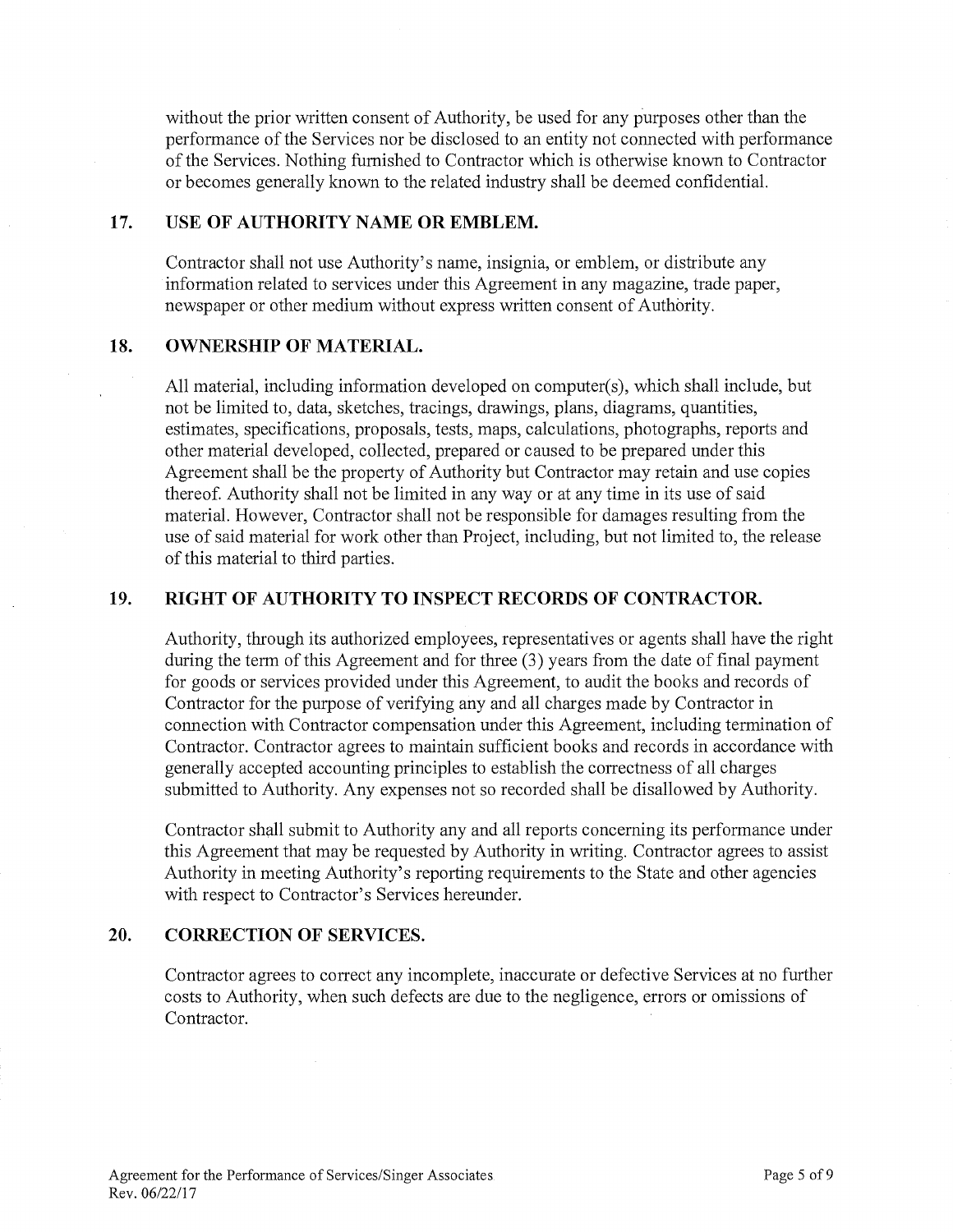# 21. FAIR EMPLOYMENT.

Contractor shall not discriminate against any employee or applicant for employment because of race, color, creed, national origin, gender, sexual orientation, age, disability, religion, ethnic background, or marital status, in violation of state or federal law.

# 22. HOLD HARMLESS/INDEMNIFICATION.

To the extent permitted by law, Contractor agrees to protect, defend, hold harmless and indemnify Authority, and its respective governing boards, commissions, officers, employees, volunteers and agents (the "Indemnified Parties") from and against any claim, injury, liability, loss, cost, and/or expense or damage, including all costs and reasonable attorney's fees in providing a defense to any claim arising therefrom, for which Authority shall become liable arising from Contractor's negligent, reckless or wrongful acts, errors, or omissions with respect to or in any way connected with the Services performed by Contractor pursuant to this Agreement.

# 23. INSURANCE REQUIREMENTS.

During the term of this Agreement, and for any time period set forth in Exhibit C, Contractor shall purchase and maintain in full force and effect, at no cost to Authority insurance policies with respect to employees and vehicles assigned to the Performance of Services under this Agreement with coverage amounts, required endorsements, certificates of insurance, and coverage verifications as defined in Exhibit C.

## 24. AMENDMENTS.

This Agreement may be amended only with the written consent of both Parties.

## 25. INTEGRATED DOCUMENT.

This Agreement represents the entire agreement between Authority and Contractor. No other understanding, agreements, conversations, or otherwise, with any representative of Authority prior to execution of this Agreement shall affect or modify any of the terms or obligations of this Agreement. Any verbal agreement shall be considered unofficial information and is not binding upon Authority.

## 26. SEVERABILITY CLAUSE.

In case any one or more of the provisions in this Agreement shall, for any reason, be held invalid, illegal or unenforceable in any respect, it shall not affect the validity of the other provisions, which shall remain in full force and effect.

## 27. WAIVER.

Contractor agrees that waiver by Authority of any one or more of the conditions of performance under this Agreement shall not be construed as waiver(s) of any other condition of performance under this Agreement.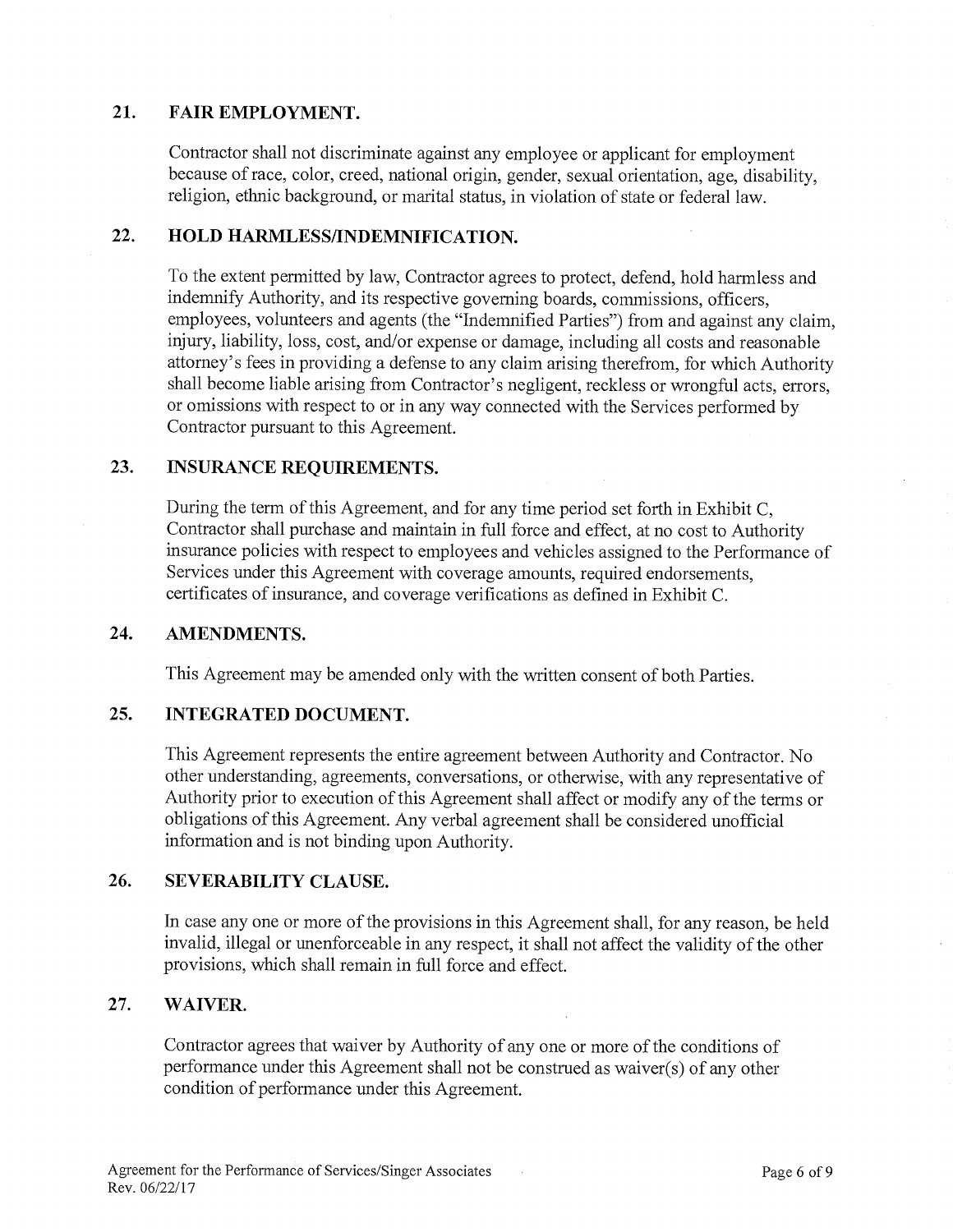# 28. NOTICES.

All notices to the Parties shall, unless otherwise requested in writing, be sent to Authority addressed as follows:

Santa Clara Stadium Authority Attention: Executive Director 1500 Warburton Avenue Santa Clara, California 95050 or by facsimile at (408) 241-6771

And to Contractor addressed as follows: Name: Singer Associates Address: 47 Kearny Street, Second Floor San Francisco, CA 94108 or by facsimile at (415) 227-9700

If notice is sent via facsimile, a signed, hard copy of the material shall also be mailed. The workday the facsimile was sent shall control the date notice was deemed given if there is a facsimile machine generated document on the date of transmission. A facsimile transmitted after 1:00 p.m. on a Friday shall be deemed to have been transmitted on the following Monday.

## 29. CAPTIONS.

The captions of the various sections, paragraphs and subparagraphs of this Agreement are for convenience only and shall not be considered or referred to in resolving questions of interpretation.

# 30. LAW GOVERNING CONTRACT AND VENUE.

This Agreement shall be governed and construed in accordance with the statutes and laws of the State of California. The venue of any suit filed by either Party shall be vested in the state courts of the County of Santa Clara, or if appropriate, in the United States District Court, Northern District of California, San Jose, California.

## 31. DISPUTE RESOLUTION.

- A. Unless otherwise mutually agreed to by the Parties, any controversies between Contractor and Authority regarding the construction or application of this Agreement, and claims arising out of this Agreement or its breach, shall be submitted to mediation within thirty (30) days of the written request of one Party after the service of that request on the other Party.
- B. The Parties may agree on one mediator. If they cannot agree on one mediator, the Party demanding mediation shall request the Superior Court of Santa Clara County to appoint a mediator. The mediation meeting shall not exceed one day (eight (8) hours). The Parties may agree to extend the time allowed for mediation under this Agreement.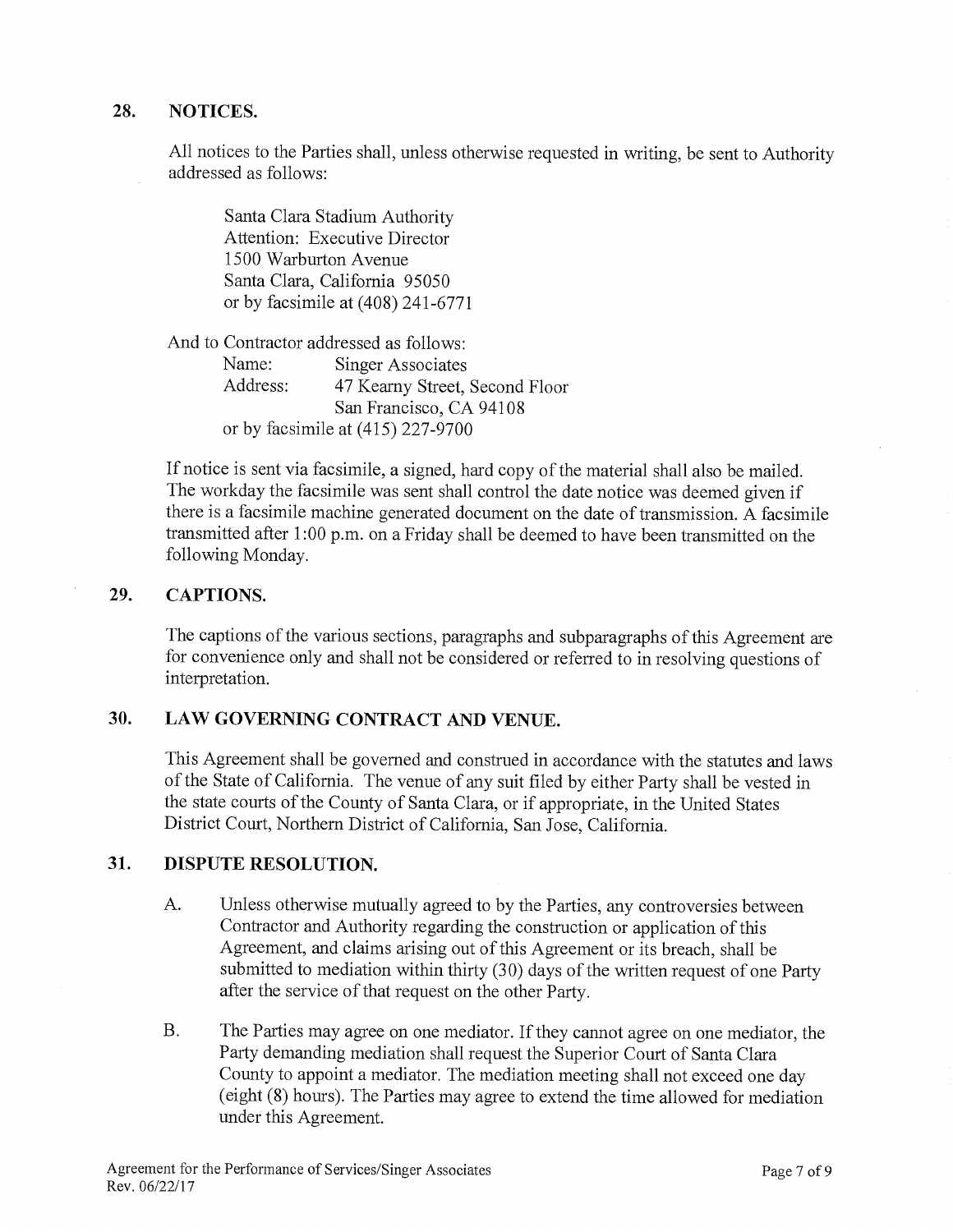- C. The costs of mediation shall be borne by the Parties equally.
- D. For any contract dispute, mediation under this section is a condition precedent to filing an action in any court. In the event of mediation which arises out of any dispute related to this Agreement, the Parties shall each pay their respective attorney's fees, expert witness costs and cost of suit through mediation only. If mediation does not resolve the dispute, the Parties agree that the matter shall be litigated in a court of law, and not subject to the arbitration provisions of the Public Contracts Code.

# 32. COMPLIANCE WITH ETHICAL STANDARDS.

Contractor shall:

- A. Read Exhibit D, entitled "ETHICAL STANDARDS FOR CONTRACTORS SEEKING TO ENTER INTO AN AGREEMENT WITH THE SANTA Clara STADIUM AUTHORITY"; and,
- B. Execute Exhibit E, entitled "AFFIDAVIT OF COMPLIANCE WITH ETHICAL STANDARDS."

# 33. CONFLICT OF INTERESTS.

This Agreement does not prevent either Party from entering into similar agreements with other parties. To prevent a conflict of interest, Contractor certifies that to the best of its knowledge, no Authority officer, employee or authorized representative has any financial interest in the business of Contractor and that no person associated with Contractor has any interest, direct or indirect, which could conflict with the faithful performance of this Agreement. Contractor is familiar with the provisions of California Government Code Section 87100 and following, and certifies that it does not know of any facts which would violate these code provisions. Contractor will advise Authority if a conflict arises.

 $\mathbf{r}$ 

## 34. PROGRESS SCHEDULE.

The Progress Schedule will be as set forth in the attached Exhibit F, entitled "MILESTONE SCHEDULE" if applicable.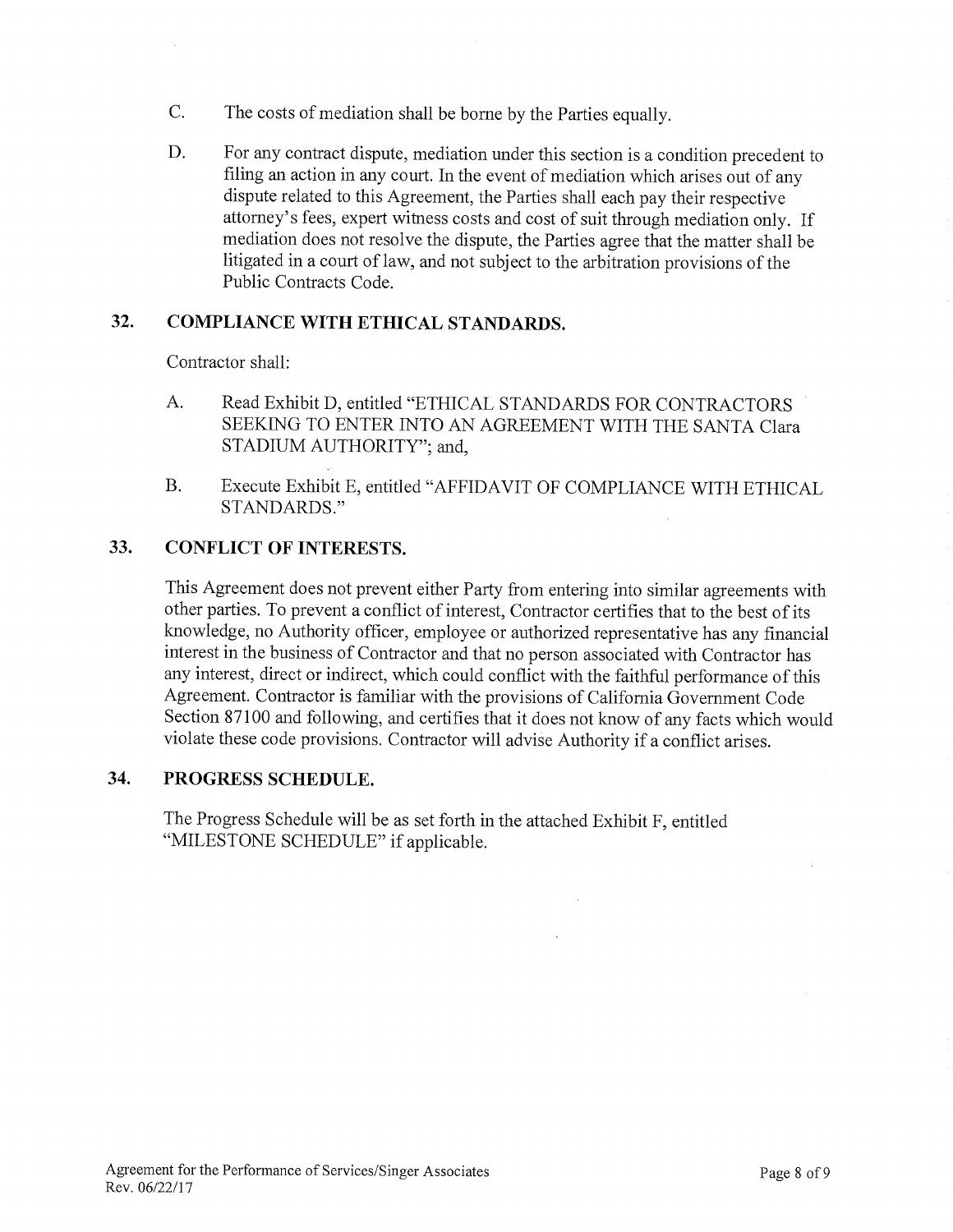# 35. COUNTERPART/FACSIMILE SIGNATURE

This Agreement may be executed in counterparts, each of which shall be deemed to be an original, but both of which shall constitute one and the same instrument; and, the Parties agree that signatures on this Agreement, including those transmitted by facsimile, shall be sufficient to bind the Parties.

The Parties acknowledge and accept the terms and conditions of this Agreement as evidenced by the following signatures of their duly authorized representatives. It is the intent of the Parties that this Agreement shall become operative on the Effective Date.

> SANTA CLARA STADIUM AUTHORITY a California Joint Powers Authority

APPROVED AS TO FORM:

Hinertuzelf fog--BRIAN DOYLE  $\mathcal{U}$ 

Stadium Authority Counsel

ATTEST:

DEANNA J. SANTANA Executive Director 1500 Warburton Avenue Santa Clara, CA 95050 Telephone: (408) 615-2210 Fax: (408) 241-6771

JENNIFER YAMAGUMA Acting Secretary of the Stadium Authority

"AUTHORITY"

# SINGER ASSOCIATES, INC

a California corporation

| By:            |                                                                       |
|----------------|-----------------------------------------------------------------------|
|                | (Signature of Person executing the Agreement on behalf of Contractor) |
| Name:          | state and construction of the state                                   |
| Title:         |                                                                       |
| Local Address: |                                                                       |
| Email Address: |                                                                       |
| Telephone:     |                                                                       |
| Fax:           |                                                                       |

"CONTRACTOR"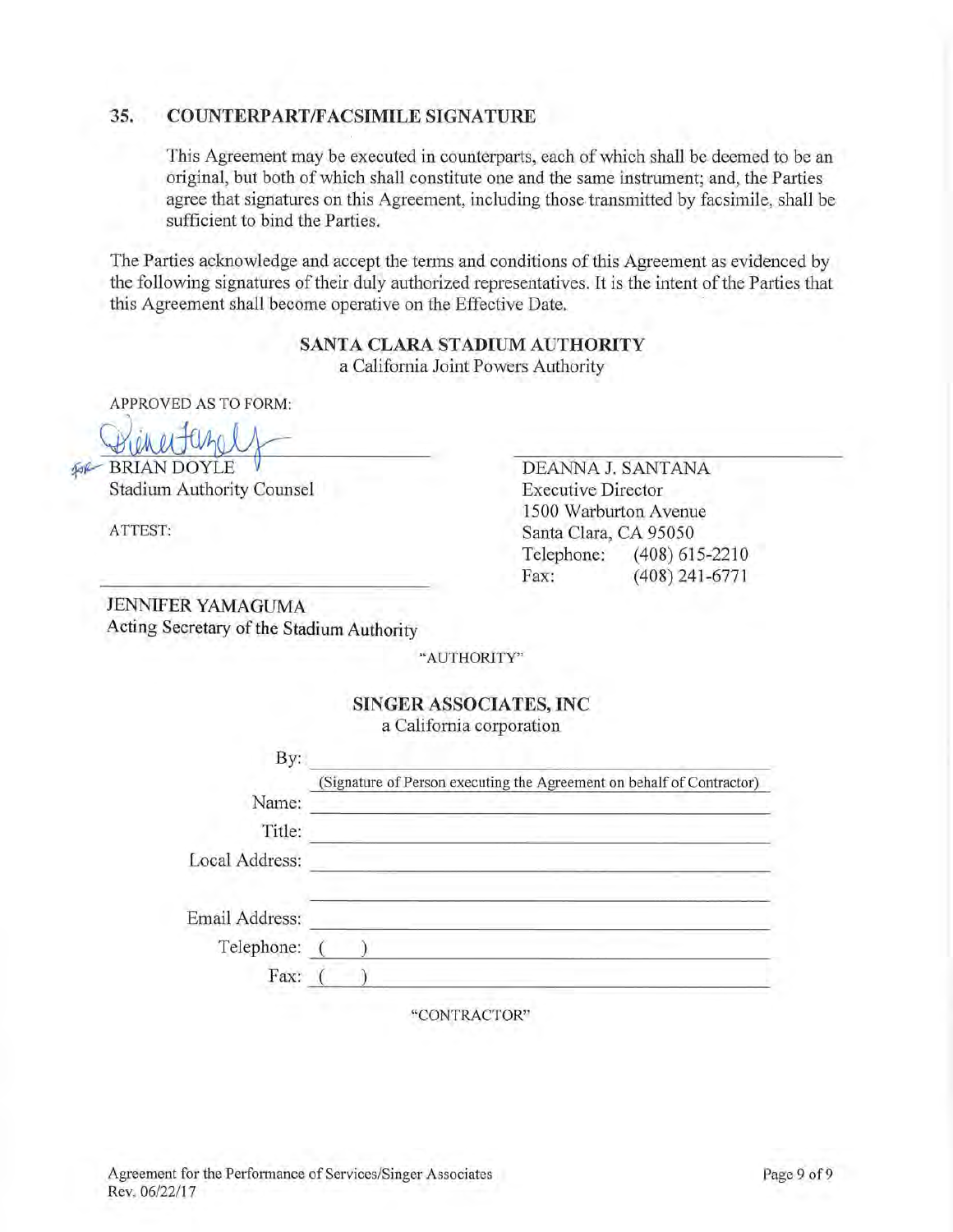agree that signatures on this Agreement, including those transmitted by facsimile, shall be sufficient to bind the Parties.

The Parties acknowledge and accept the terms and conditions of this Agreement as evidenced by the following signatures of their duly authorized representatives. It is the intent of the Parties that this Agreement shall become operative on the Effective Date.

> SANTA CLARA STADIUM AUTHORITY a California Joint Powers Authority

APPROVED AS TO FORM:

, ,,N3TANNA J. SANTANA

(408) 241-6771

1500 Warburton Avenue Santa Clara, CA 95050

Telephone: (408) 615-2210<br>Fax: (408) 241-6771

**BRIAN DOYLE** Stadium Authority Counsel **IV** Executive Director

**ATIEST:** 

JENNIFER YAMAGUMA Acting Secretary of the Stadium Authority

' "AUTHORITY"

# SINGER ASSOCIATES, INC

a California corporation

By:

(Signature of Person executing the Agreement on behalf of Contractor) Name: Sam Singer

Title: President

Local Address: 47 Kearny Street, 2<sup>nd</sup> Floor

San Francisco, CA 94108

Email Address: singer@singersf.com

Telephone: (415) 227-9700

Pax.: (415) 348-8478

"CONTRACTOR"

Agreement for the Performance of Services/Singer Associates Page 9 of 9 key. 06/22/17

E  $\ddot{d}$ 

*1.*2010 12:15PM Aasoociates, Inc. Comparisor and Acid Additional Active Inc. 154/

#### $-$ dəl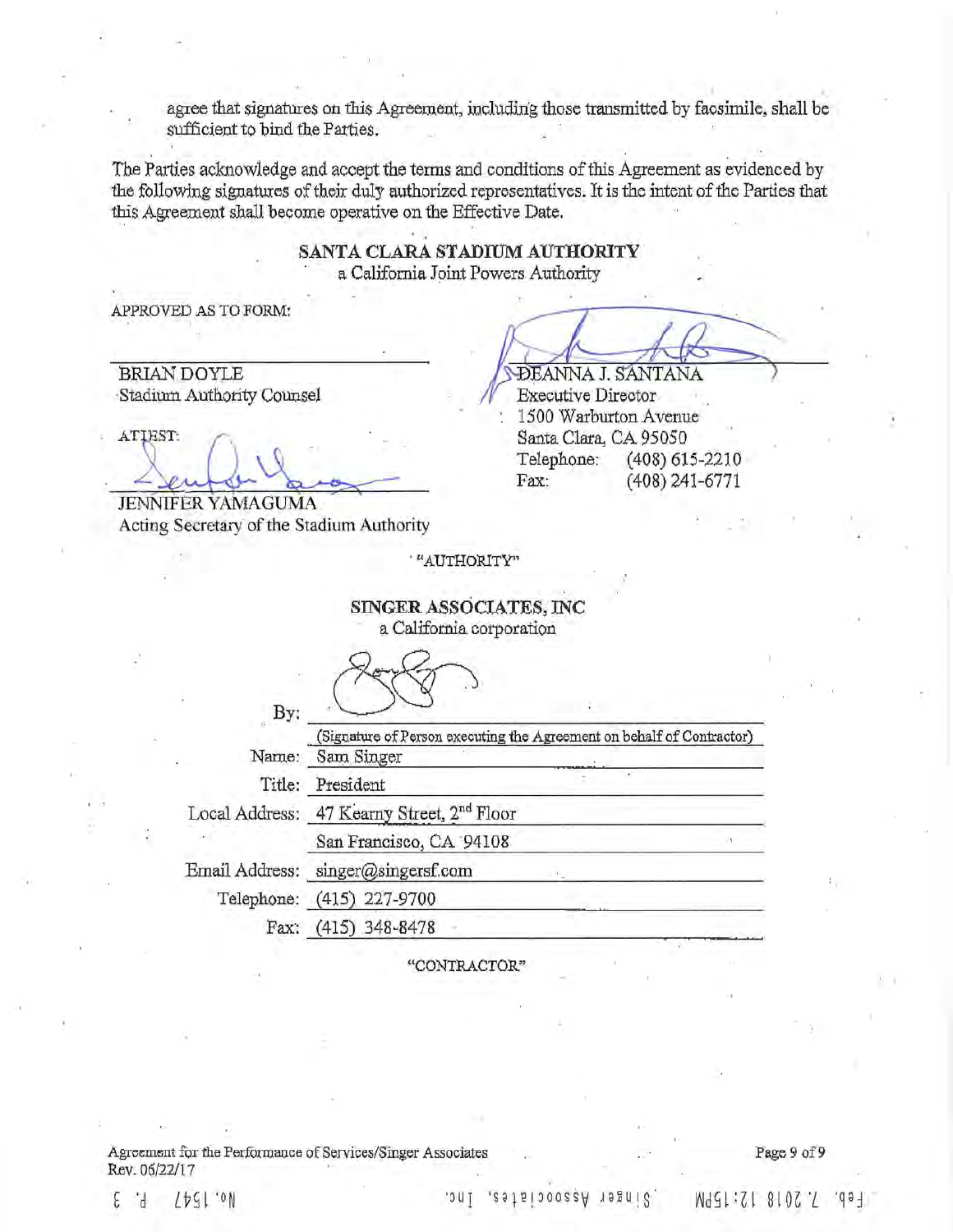# AGREEMENT FOR THE PERFORMANCE OF SERVICES BY AND BETWEEN THE SANTA CLARA STADIUM AUTHORITY AND SINGER ASSOCIATES, INC.

## EXHIBIT A

### SCOPE OF SERVICES

The Services to be performed for the Authority by the Contractor under this Agreement are more fully described in the Contractor's proposal titled, "Singer Associates, Inc.," attached to this Exhibit A.

 $\bar{z}$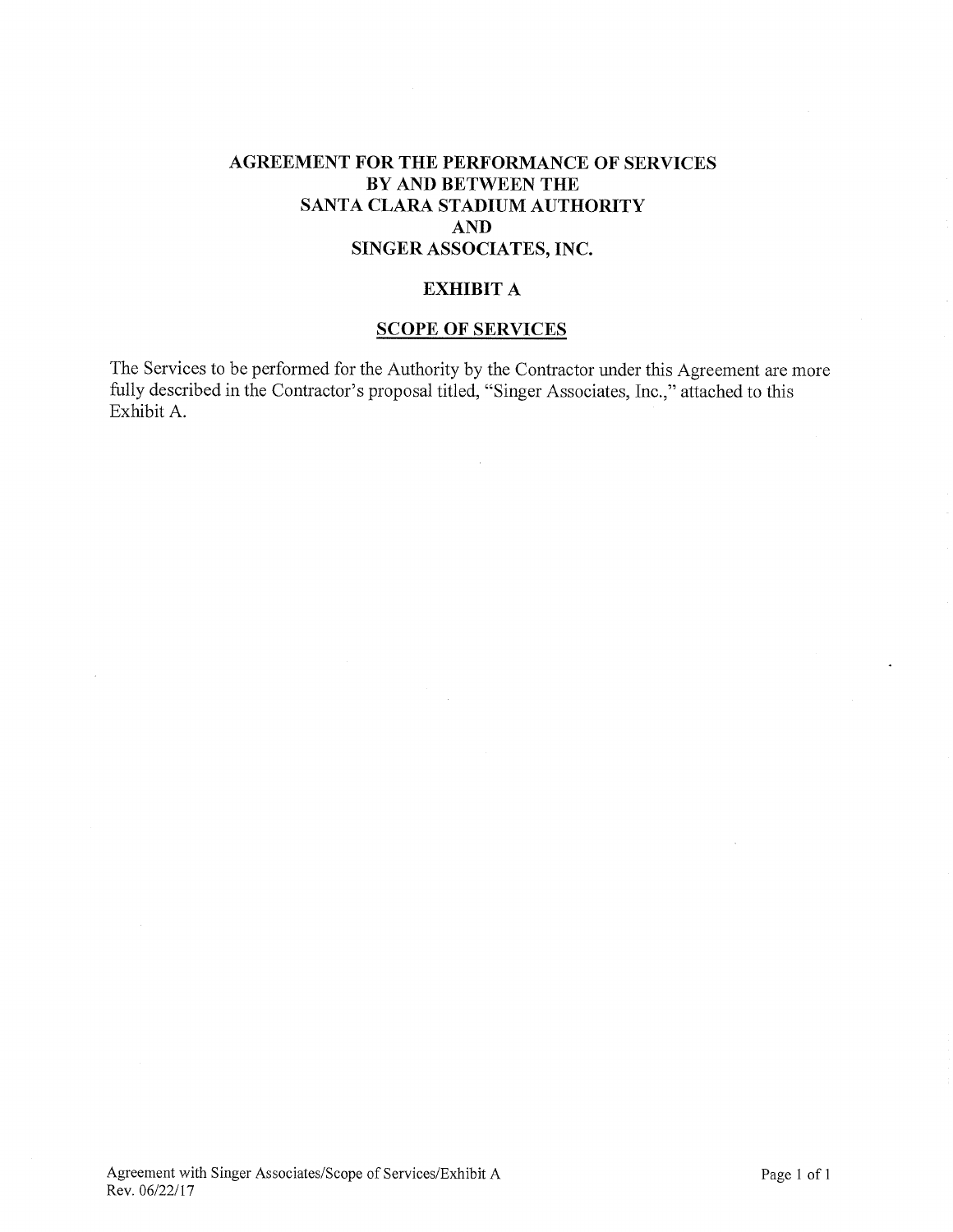1

# SINGER ASSOCIATES, INC.

PUBLIC AFFAIRS & CORPORATE COMMUNICATIONS

## I. Executive Summary

Thank you for the opportunity to submit this request for qualifications and a quote for the City of Santa Clara, including the Santa Clara Stadium Authority, for public affairs and media relations services. We would be honored to assist the City, Santa Clara Stadium Authority, and you on this important effort. Singer Associates has substantial experience in working with local governments and sports venues/stadiums, and we look forward to the opportunity of using these experiences to enhance transparency, media coverage, and brand identity for the City of Santa Clara.

## 2. Description of Firm demonstrating the firm's capacity, resources and expertise

Singer Associates is a full-service communications agency. From public information communications to public outreach campaigns we have been recognized with numerous industry awards for our work for municipal and government agency work. Our clients know that they can 'look to us to help them address a single issue or create a long-term communications strategy.

Our services are not only strategic, but focus on implementation and execution as well. Our approach to helping clients is hands-on: We help in developing the strategy and then in making it happen: We prepare public participation plans, create communications materials, develop media and new media outreach and education, prepare briefing papers, write speeches, create and manage websites and manage multi-million-dollar advertising campaigns. Few agencies have more experience in providing a full complement of communications services on a daily basis to a varied and sophisticated clientele. Professional services we provide to our clients include:

- Public Information and outreach
- Public Relations
- Public Affairs
- Community Outreach
- Media and New Media Relations
- Media Monitoring
- Spokesperson Activities
- Internal Communications
- Coalition Building
- Reputation Management
- Litigation Support
- Advertising and Marketing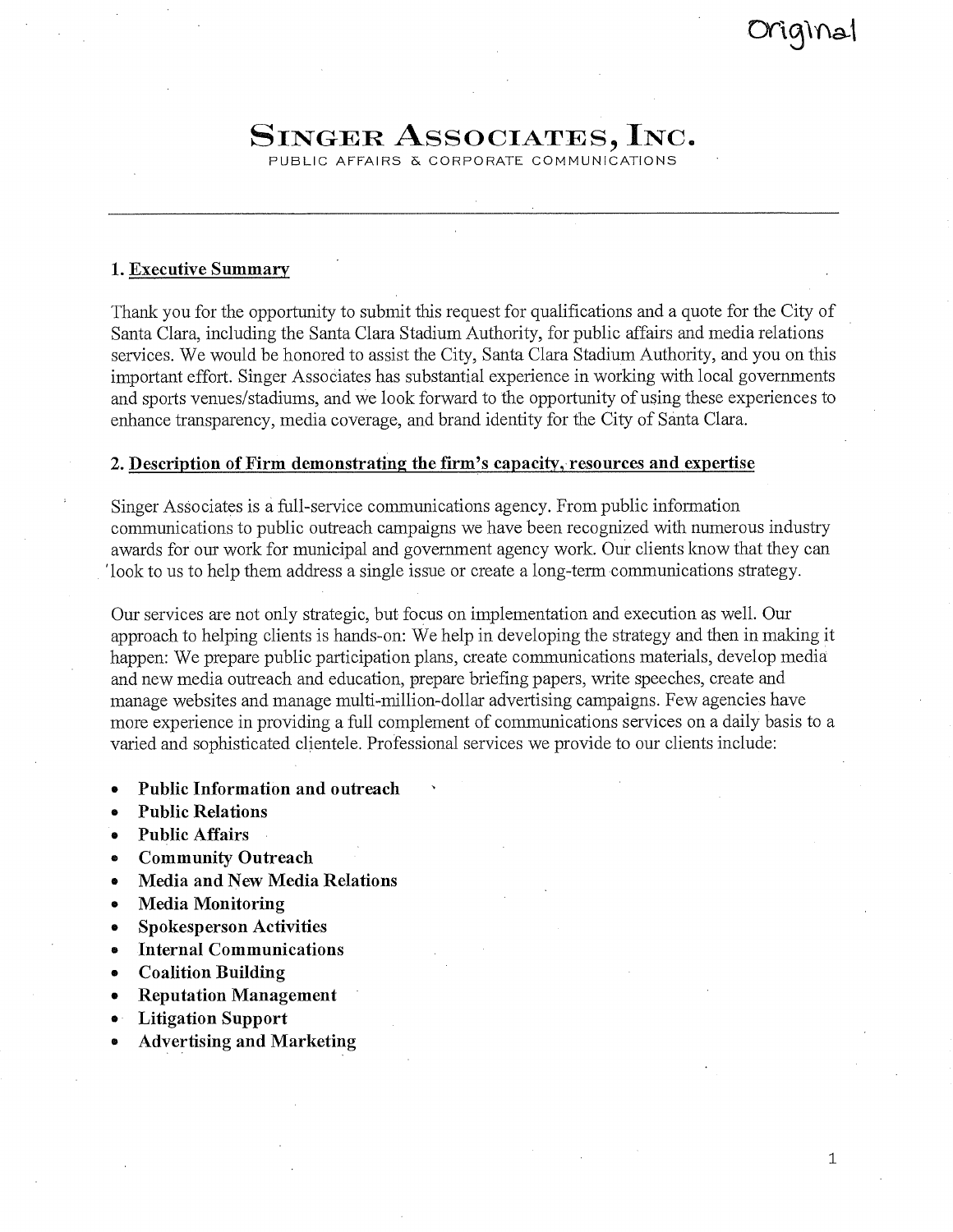Singer Associates' highly regarded reputation is based on our ability to provide these professional services to help our clients.

Sam Singer formed the firm in 1990. It has been cited as the top "issues-oriented agency in the United States" and "quite simply, one of the best small to midsize agencies in the country" by The Holmes Report, a New York-based trade journal. Singer Associates was named "Public Affairs Agency of the Year" in 2013 by The Holmes Report and won PRWEEK's "Public Relations Agency of the Year" in 2015. This year, 2018, Singer is again a finalist against for PRWEEK's "Agency of the Year" national award.

We pride ourselves on our work for public agencies. The Singer agency was recently recognized and received an award in 2015 from The Holmes Report for our persuasive content produced for the City of San Bruno.

#### Experience

We have represented the following government agencies at the local, regional, national, and international levels:

2

City of Los Angeles City of San Francisco City of Dublin City of Lafayette City of Napa City of Sunnyvale iLy ui jaiaauu City of Berkeley City of San Bruno City of Pacifica City of Pleasanton City of San Leandro City of Milpitas County of Sonoma County of Calaveras County of San Mateo Bay Area Rapid Transit District Transbay Joint Powers Authority AC Transit SamTrans CalTrain Contra Costa Water District Mann Water District Santa Clara Valley Water District Presidio Trust State of Nevada, Office of the Governor Hong Kong Economic and Trade Office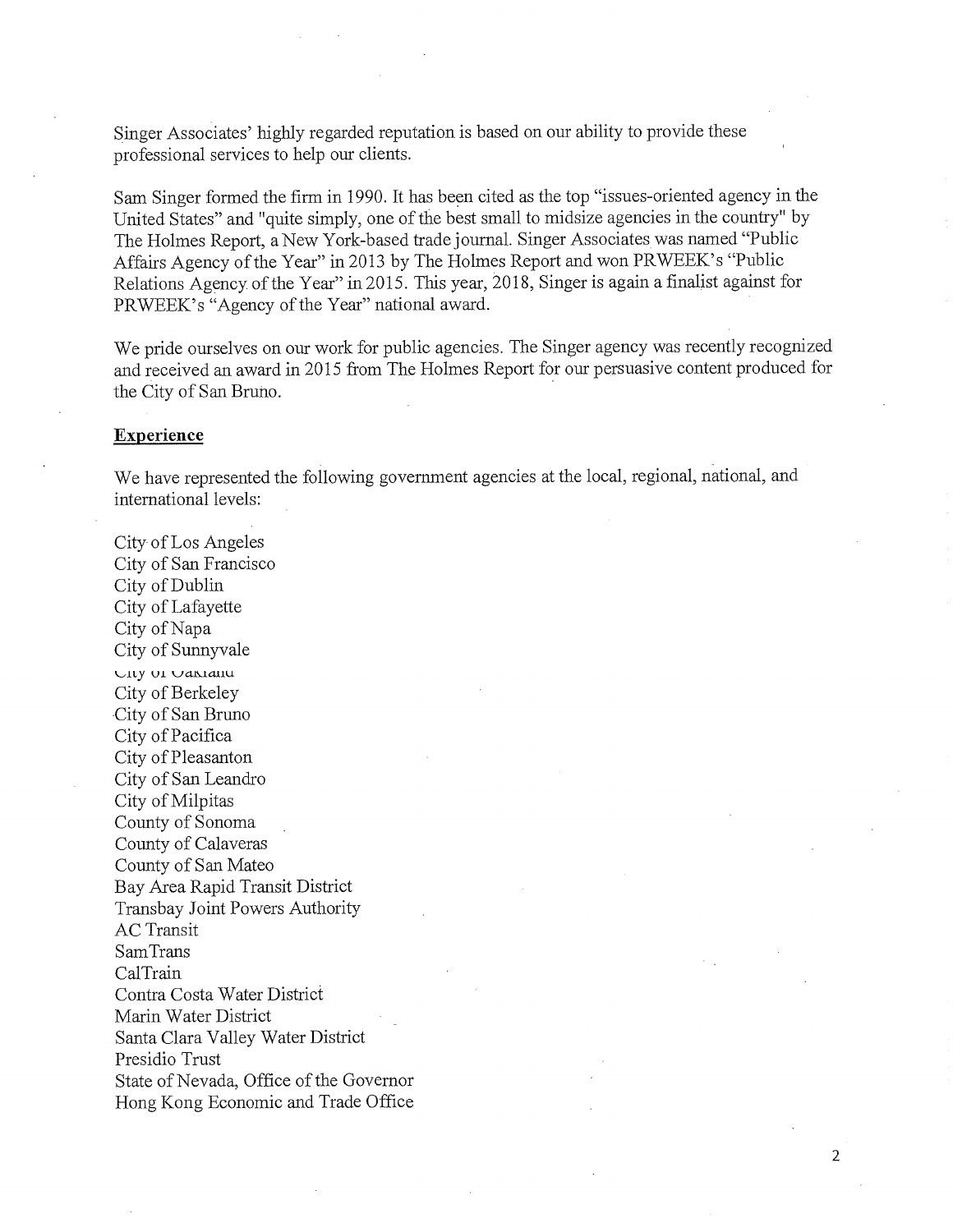We also have extensive sports experience, having done work in the past for SMG (Stadium Management Group) Anschutz Entertainment Group, Bay to Breakers footrace, San Jose Sharks, San Francisco 49ers (we worked for the team from 1998 until 2006), National Women's Soccer League, The America's Cup, Aquamaids, San Francisco Marathon, ESPN, the San Francisco Giants, and others.

## 3. Prior Project Descriptions

#### City of San Bruno

Singer Associates is proud to have worked for the City of San Bruno to create an effective communications plan to get restitution from Pacific Gas and Electric (PG&E) for the worst natural gas explosion and fire in U.S. history. After the explosion, the City was in negotiations with PG&E for restitution, but when PG&E walked away from the negotiating table, Singer developed a hardhitting communications strategy that resulted in the City's gaining an historic \$70 million in restitution.

The Singer agency developed an overall communications and public information campaign for San Bruno to help shine a light on the "too cozy" (as described by the National Transportation and Safety Board) relationship between the regulator (California Public Utilities Commission) and the utility (Pacific Gas & Electric Co.)

The advocacy efforts led by Singer for the City of San Bruno helped result in the largest penalty and fine against a utility company in U.S. history—as well as an increased commitment by the CPUC to the safety of utility regulation in California.

Singer was responsible for all communication strategies and implementation of the campaign, including: written materials, talking points, speech writing, news media communications, media releases, public information outreach, community and neighborhood communications and outreach, website creation, website design and maintenance, and social media outreach.

## *Agency staff role at San Bruno: Sam Singer, Adam Alberti, Elise Houren*

#### Reference for Singer Associates Work:

Connie Jackson City Manager City of San Bruno *Phone: (650) 823-3262 Email: CJackson(&)sanbruno.ca.gov 567 El Camino Real, San Bruno, CA 94066*  l9INal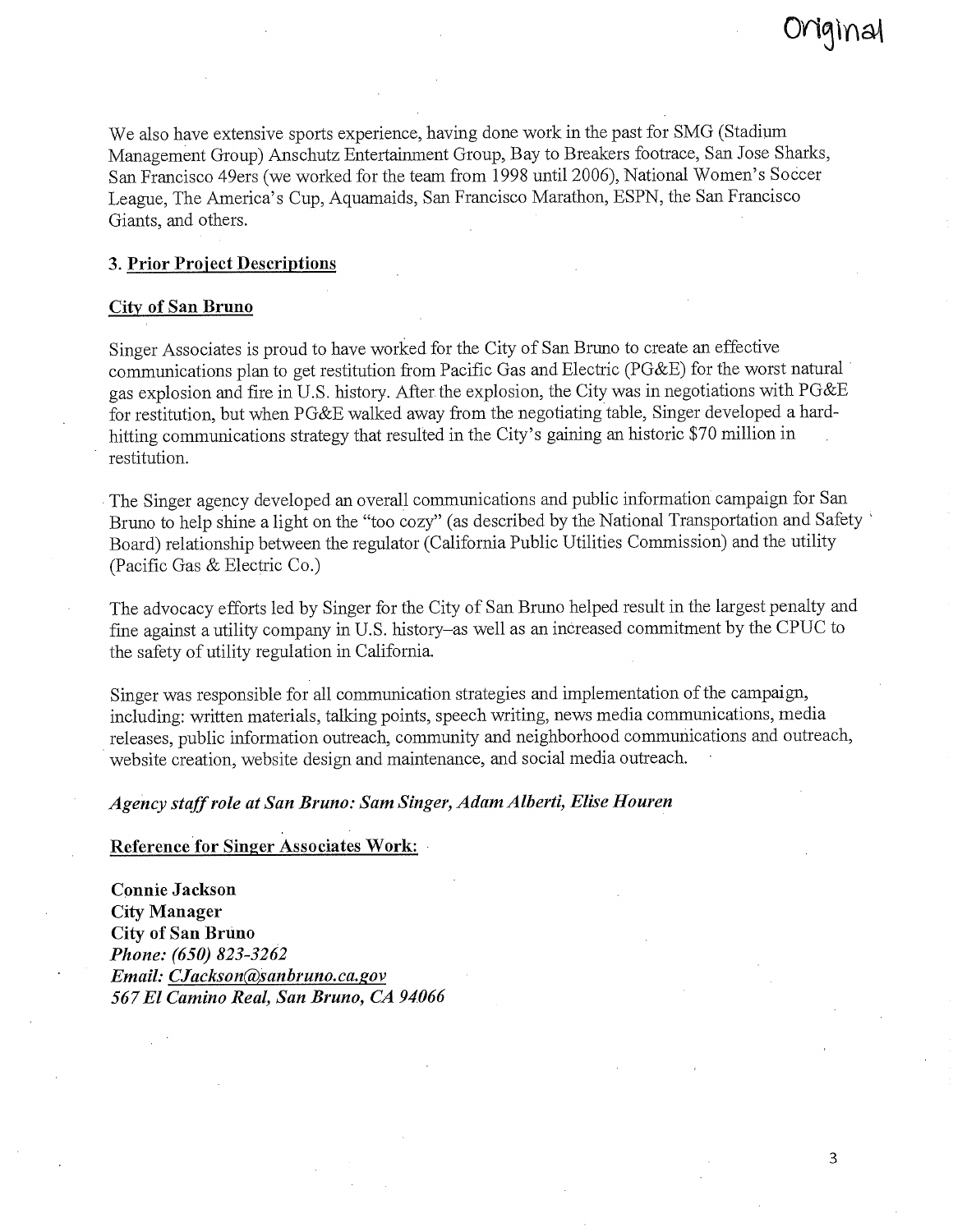#### City of Milpitas

Singer Associates was hired by the City of Milpitas to produce and manage strategic public communications to provide information with regards to City services; foster community dialogue and problem-solving between residents, businesses, stakeholders and the City; highlight investments in the community; provide transparency of City policies, goals and the decisionmaking process; and promote a positive image of Milpitas. Singer worked on this contract from 2015 to 2017 for the City of Milpitas.

Our efforts were designed to: enhance the quality of information provided to residents, businesses, stakeholders, City employees and other target audiences; Strengthen residents' relationships with the City and each other; Foster a sense of pride in Milpitas; Increase outreach to stakeholders on the local, regional, national and international levels; Showcase current businesses, residents and institutions investing in Milpitas; Promote future investment opportunities in Milpitas; Highlight City services that stakeholders could use access to improve their quality of life.

We worked on communication matters of significant importance to the City, including personnel changes, litigation, real estate development, public safety issues, special events, city council decisions, city manager decisions, public information outreach on city-related community initiatives, and other matters.

#### *Agency staff role at San Bruno: Sam Singer, Adam Alberti, Tina Walker, Elise Houren*

#### Reference for Singer Associates Work:

Nina Hawk Acting Assistant City Manager City of Milpitas (now at Santa Clara Valley Water District) Phone: *408-630-2736 Email: nhawk@yalleywater.org 5750 Almaden Expy, San Jose, CA 95118* 

## Santa Clara Team Members

Singer Associates will dedicate our most senior and experienced staff to work with the City of Santa Clara and all work will be spearheaded by Sam Singer and/or Adam Alberti

Additionally, the other Singer team member who will be provided to the City of Santa Clara includes Elise Houren.

Please find below the biographical sketches for the team members: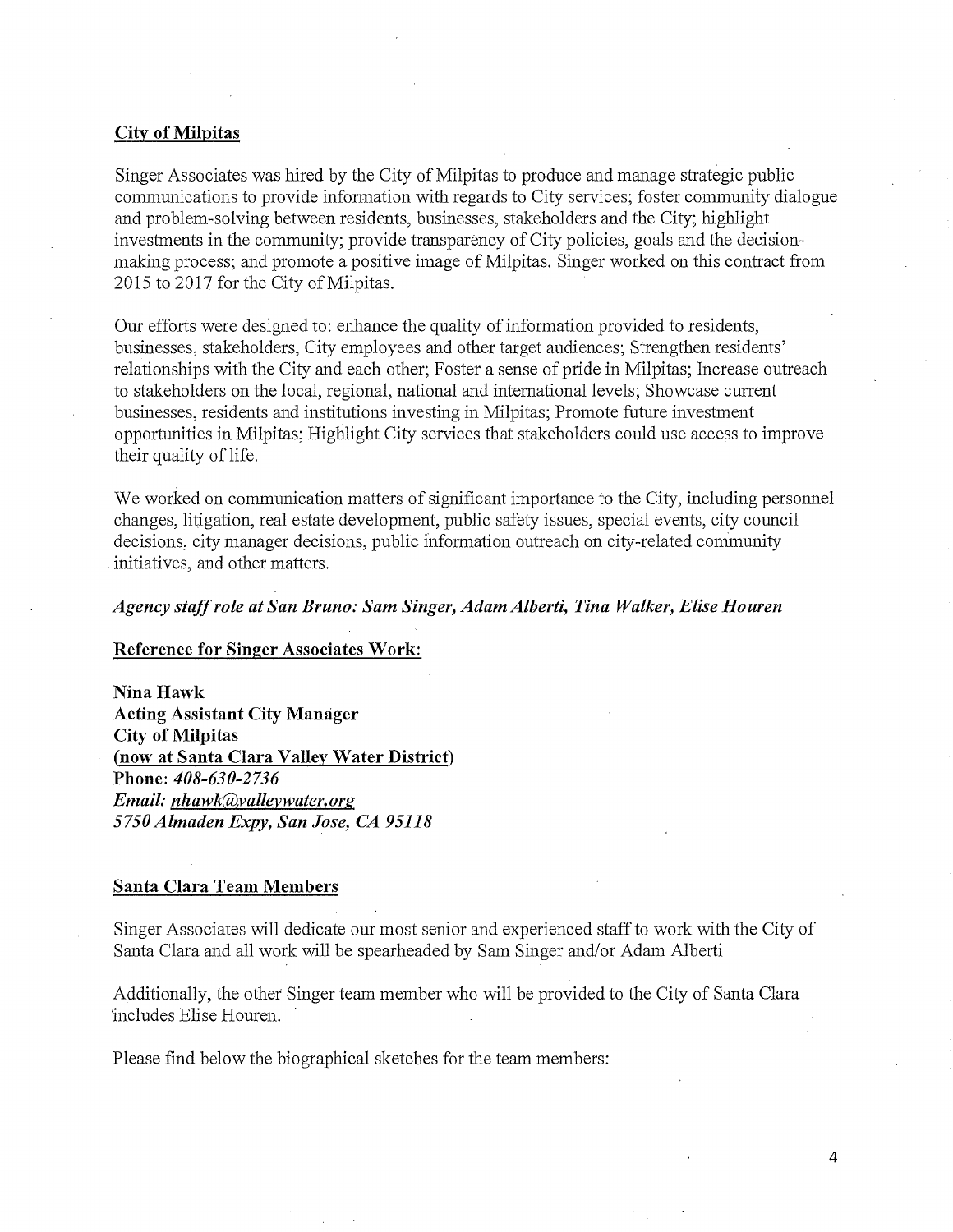# SAM SINGER

*President* 

Sam Singer has more than 20 years of experience working with government agencies, elected and regulatory leaders, corporations, non-profit agencies, and trade associations in developing their public affairs, public information, public relations, communications and strategies. One of the nation's leading communications strategists, Mr. Singer is a former journalist and political campaign manager.

Prior to forming the agency, Mr. Singer was Communications Director and Press Secretary to Nevada Governor Richard Bryan in his successful bid for the U.S. Senate. He served as State Campaign Manager of Los Angeles District Attorney Ira Reiner's campaign for State Attorney General. Mr. Singer served as campaign manager for Miriam Shearing, the first woman to be elected to the Nevada Supreme Court and as the campaign manager and chief strategist for the reelection of Judge Dorothy von Beroldingen in San Francisco as well as numerous other campaigns

Mr. Singer began his career as a newspaper reporter for the Richmond Independent and Berkeley Daily Gazette. He became a Washington-based television and radio correspondent with Medill News Service covering Congress for CBS News affiliates. Lastly, he served as editor of the Berkeley Daily Gazette and managing editor of the Berkeley Voice.

#### ADAM ALBERTI

*Executive Vice President* 

Adam Alberti brings extensive government agency experience. He was named one of PR Week's "40 under 40" in the industry and has a long background as a public information expert and communications consultant.

Mr. Alberti led the communications efforts for the Transbay Joint Powers Authority and has provides significant communications consulting to CalTrain, SamTrans, San Bruno, AC Transit, Milpitas, and other government agencies. In the past, Mr. Alberti has managed the Visa International account including work on the Olympic Top 5 Sponsorship and the America's Cup.

He is a graduate of the University of California, Berkeley, where he graduated with distinction and was awarded a BS in both Political Science and Environmental Sciences Policy Management. Mr. Alberti is a Veteran of the Persian Gulf War, where he served as a Navigator on board the historic "Mighty MO," USS Missouri, BB-63 and the USS Long Beach, CGN-9.

## ELISE HOUREN

*Senior Account Executive* 

Before joining the team at Singer, Elise Houren was the Director of Government Relations for the Chicagoland Chamber of Commerce focusing on local government advocacy. She represented over 1,000 member companies and routinely worked with government agencies and elected officials at the local, state, and federal levels.

5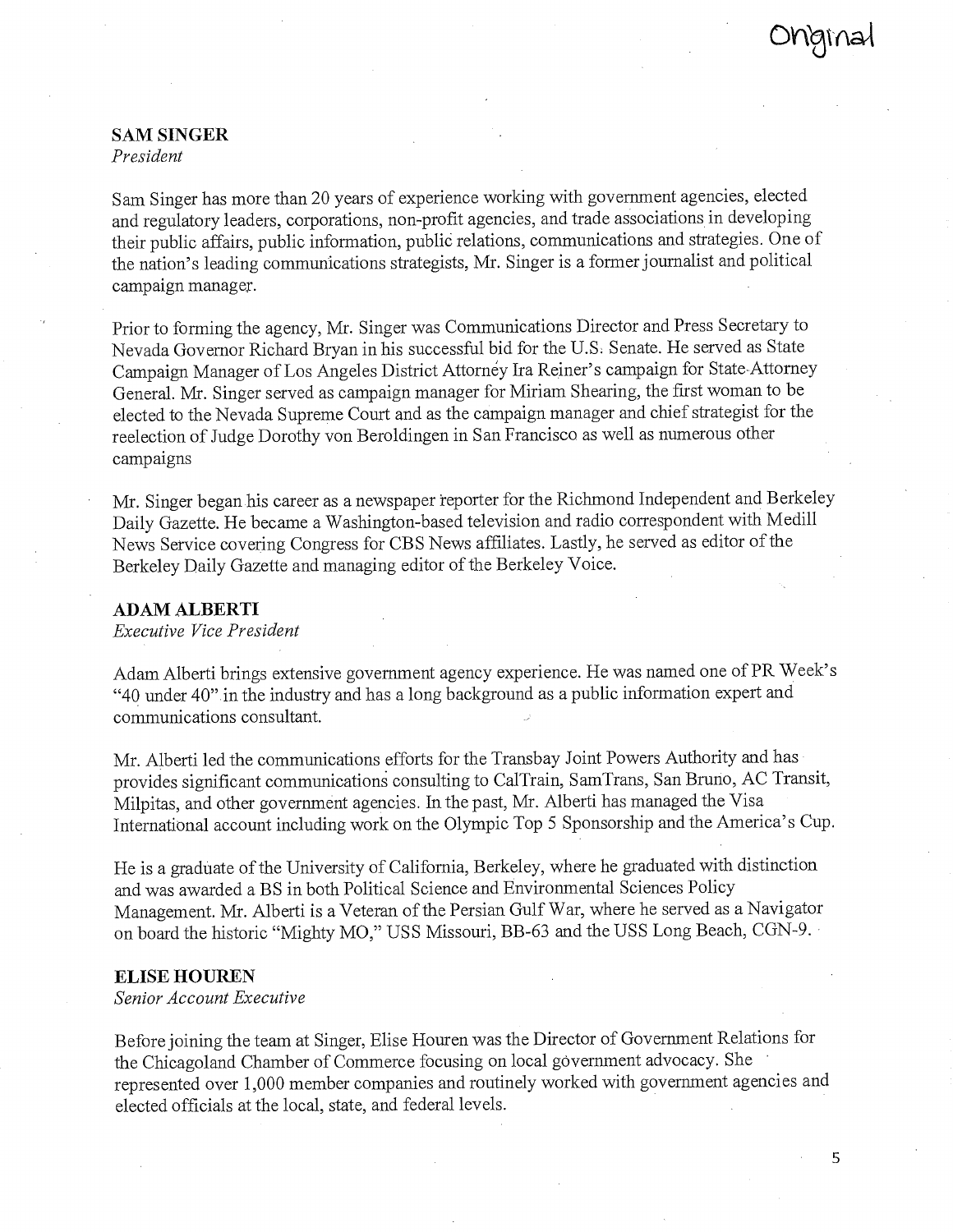In her previous role, Ms. Houren was highly involved with the Chicago O'Hare International Airport Modernization Program. Additionally, she worked with the Chicago Transit Authority (CTA) on the Red and Purple Line Modernization Program. She also represented the Chicagoland Chamber on task forces for Mayor Rabm Emanuel and Cook County Board President Toni Preckwinkle

Ms. Houren received her Master of Public Policy from the Harris School at the University of Chicago. She received her B.A. in Political Science from Southern Methodist University.

#### Possible Implementation Tactics for Santa Clara:

Singer Associates will utilize the following tactics as appropriate to best communicate to residents and the news media/new media/social media to advance the public affairs goals of the City of Santa Clara and stadium authority:

- Develop Effective Messaging: The single most important action you can take is to create simple, clear and consistent messages.
- Create Communications Materials: We normally recommend the development of the following communications materials to help deliver your message to target audiences:
	- $\circ$  Talking/messaging points for internal & external audiences, including city officials and elected leaders. -
	- o News releases, blog posts, and media statements to get out front and position the the state of the transformation of the contract of the state of the state of the proposition.
- Generate Opportunities to Promote the City's Advocacy and Actions: We can support events to promote the City of Santa Clara elevating the exposure of the City to audiences locally, regionally, nationally and internationally.
	- o Orchestrate media briefings in advance of relevant announcements and meetings, creating an opportunity for the City to get its message out, focus the narrative and highlight its work and accomplishments.
	- o Work to coordinate interviews, broadcast appearances, phone and radio interviews, blog posts and social media.

## 4. Fully Executed Attachments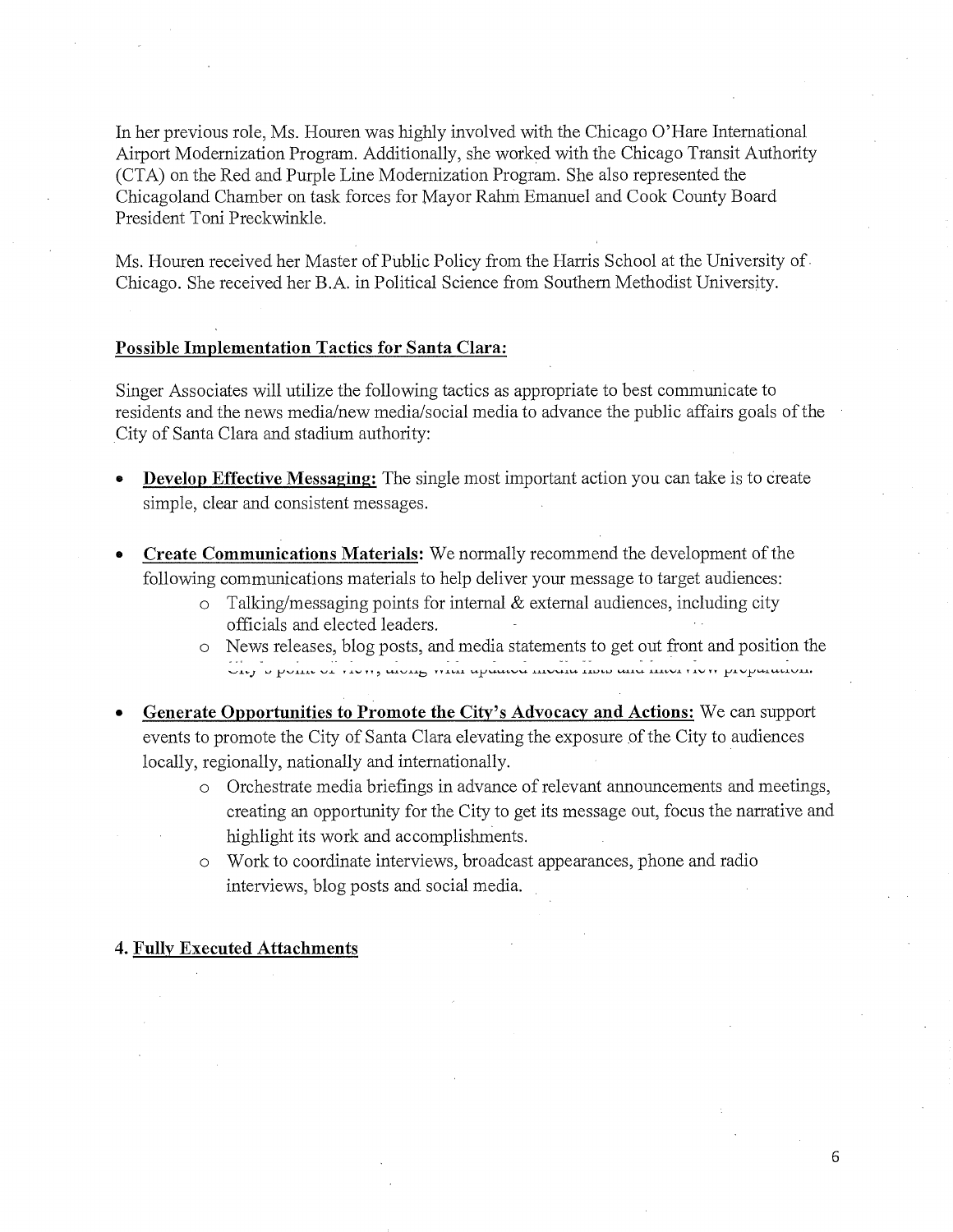## ATTACHMENT B

## Proposer's Information Form

| PROPOSER (please print): Singer Associates Inc.                          |
|--------------------------------------------------------------------------|
| Name: Sam Singer                                                         |
| Address: 47 Kearny St., 2nd Floor                                        |
| San Francisco, CA 94108                                                  |
| Telephone: $415 - 227 - 9700$                                            |
| $FAX: 415 - 348 - 8478$                                                  |
| Contact person, title, telephone number, email address and fax number:   |
| Sam Singer, President, 415-227-9700, singer @ singersf.com, 415-348-8478 |
|                                                                          |
| $\Box$ Individual                                                        |
| $\Box$ Joint Venture                                                     |
| $\Box$ Partnership                                                       |
| VCorporation                                                             |
| When incorporated? Sept. 2000                                            |
| In what state? $CA$                                                      |
| When authorized to do business in California? 2000                       |
| $\Box$ Other (explain):                                                  |
|                                                                          |

## ADDENDA

To assure that all Proposers have received each addendum, check the appropriate box(es) below. Failure to acknowledge receipt of an addendum/addenda may be considered an irregularity in the Proposal:

Addendum number(s) received:

| $\mathcal{I}_1$            |                                                                                     |
|----------------------------|-------------------------------------------------------------------------------------|
| $\mathcal{L}_2$            | and the control of the con-                                                         |
| $\mathcal{A}^3$            | and the con-                                                                        |
| $\mathcal{A}$ 4            |                                                                                     |
| $\overline{\mathcal{A}}$ 5 | the contract of the contract of the contract of the contract of                     |
| $\mathcal{J}6$             |                                                                                     |
| Or,                        | the control of the control of the control of<br>the contract of the contract of the |
|                            | No Addendum/Addenda Were Received (check and initial).                              |

 $\sim$ 

Request for Quote/Qualifications (RFQ) for Professional Public Affairs/Media Relations Services Page 10 of 16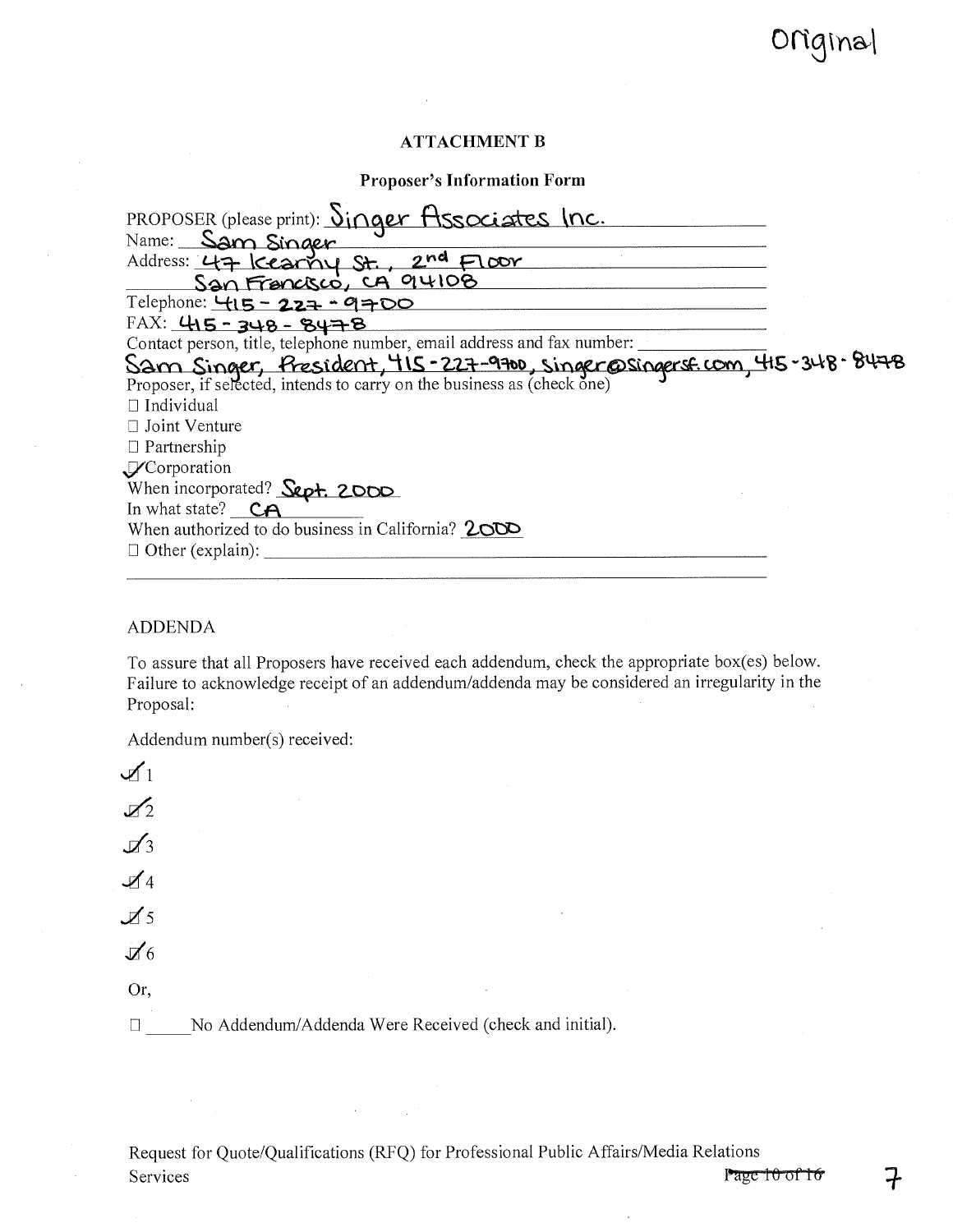Onginal

#### PROPOSER'S SIGNATURE

No proposal shall be accepted which has not been signed in ink in the appropriate space below:

By signing below, the submission of a proposal shall be deemed a representation and certification by the Proposer that they have investigated all aspects of the RFQ, that they are aware of the applicable facts pertaining to the RFQ process, its procedures and requirements, and they have read and understand the RFQ. No request for modification of the proposal shall be considered after its submission on the grounds that the Proposer was not fully informed as to any fact or condition.

(1) If Proposer is *INDIVIDUAL,*  sign here:

| Date: |  |
|-------|--|
|       |  |

Proposer's Signature

Proposer's typed name and title

(2) If Proposer is *PARTNERSHIP* or *JOINT VENTURE,* at least (2) Partners or each of the Joint Venturers shall sign here:

> Partnership or Joint Venture Name (type or print)

Date:

Member of the Partnership or Joint Venture signature

Date:

Member of the Partnership or Joint Venture signature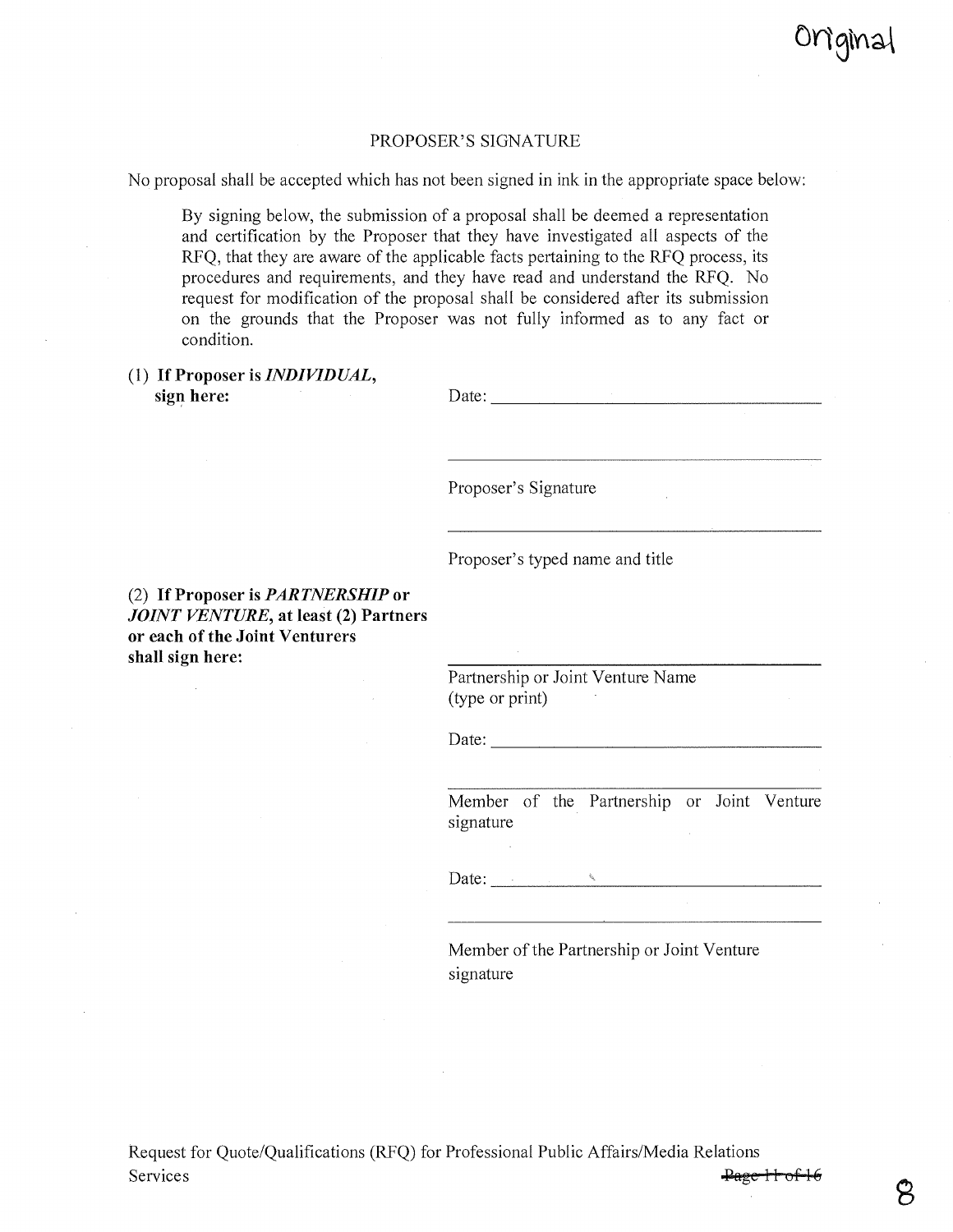

(3) If Proposer is a *CORPORATION,*  the duly authorized officer(s) shall sign as follows:

The undersigned certify that they are respectively:<br> *PP<del>LE</del>*  $\overline{P}$  *P*  $\overline{CP}$   $\overline{CP}$  (Title) and

#### (Title)

of the corporation named below; that they are designated to sign the Proposal Cost Form by resolution (attach a certified copy, with corporate seal, if applicable, notarized as to its authenticity or Secretary's certificate of authorization) for and on behalf of the below named CORPORATION, and that they are authorized to execute same for and on behalf of said CORPORATION.

SINGER Associates Inc.

| Corporation Name (type or print) |
|----------------------------------|
|                                  |
| $\sqrt[n]{n}$<br>By:             |
| ESIDER<br>Title:                 |
| 6<br>Dated:                      |
|                                  |
|                                  |

| Bv:    |  |  |            |
|--------|--|--|------------|
| Title: |  |  |            |
| Dated: |  |  | ---------- |

 $\mathcal{F}$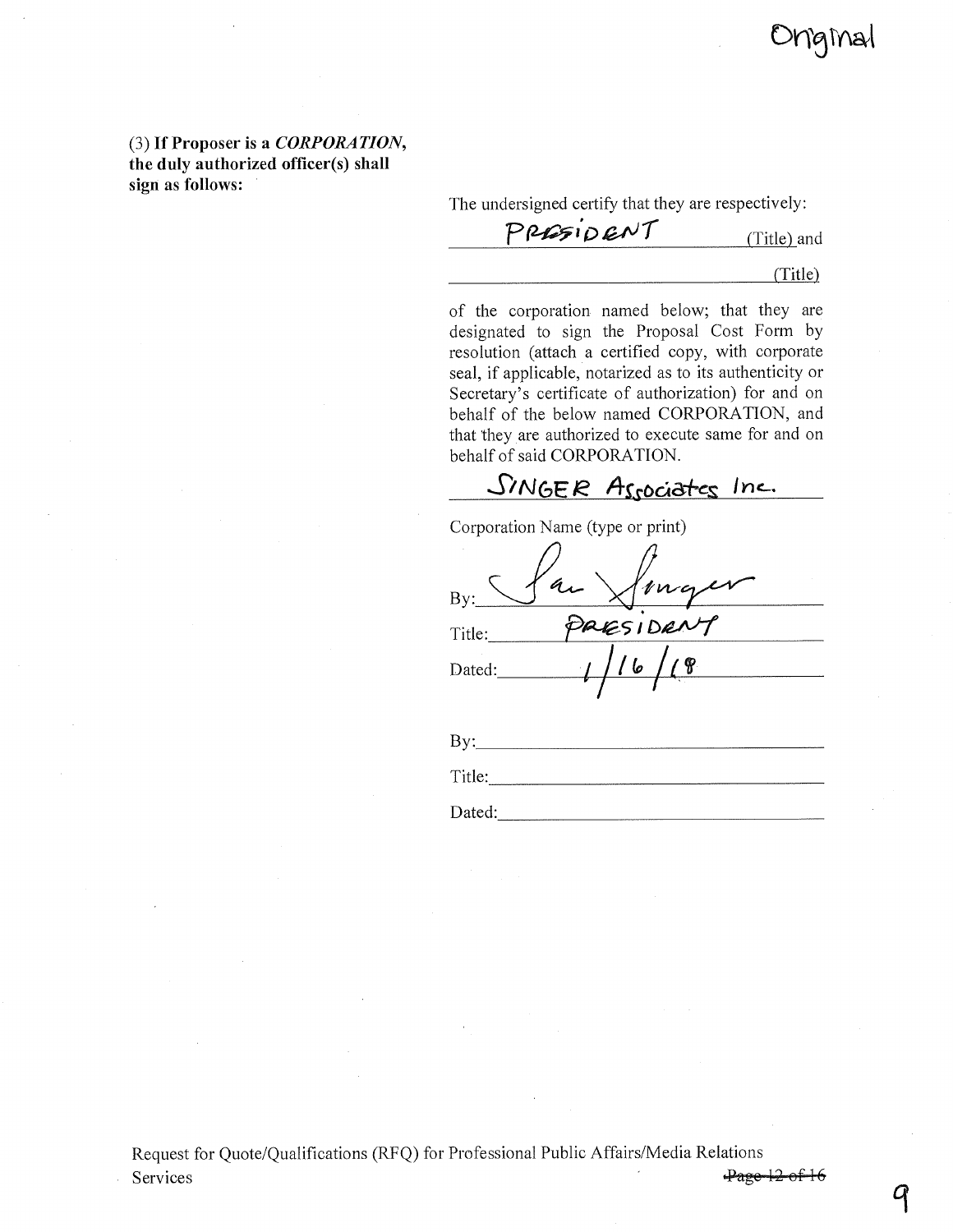

## ATTACHMENT C

#### Certification of Nondiscrimination

As suppliers of goods or services to the City of Santa Clara, the firm and individuals listed below certify that they do not discriminate in employment of any person because of race, color, gender, age, religion, disability, national origin, ancestry, sexual orientation, housing status, marital status, or familial status; and that they are in compliance with all Federal, State and local laws, directives and executive orders regarding nondiscrimination in employment.

## (1) If Proposer is *INDIVIDUAL,*  sign here:

| $\Gamma$ ate |  |  |
|--------------|--|--|

Proposer's Signature

Proposer's typed name and title

## (2) If Proposer is *PARTNERSHIP* or *JOINT VENTURE,* at least (2) Partners or each of the Joint Venturers shall sign here:

Partnership or Joint Venture Name (type or print)

Date:

Member of the Partnership or Joint Venture signature

Date:

Member of the Partnership or Joint Venture signature

ID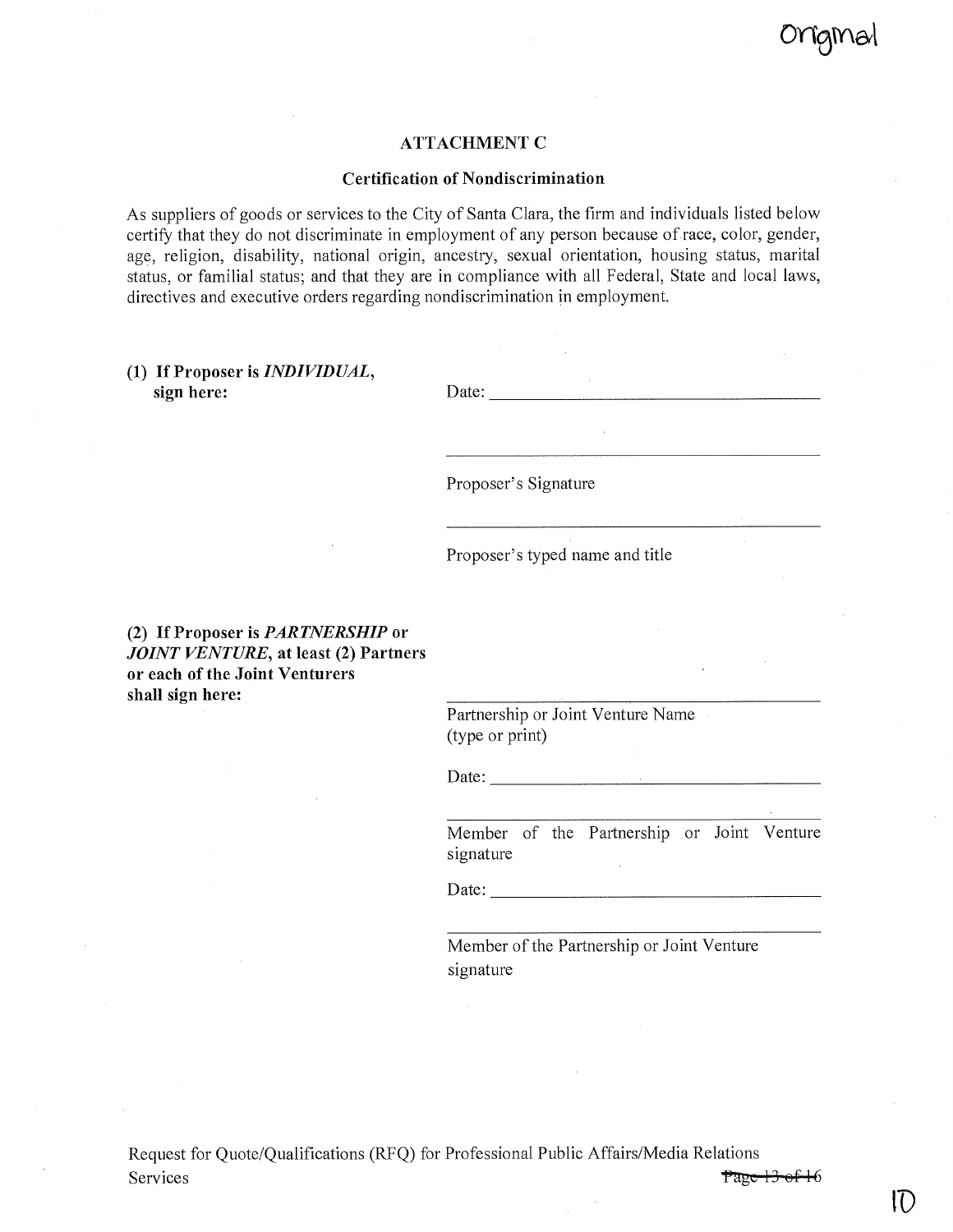nginal

(3) If Proposer is a *CORPORATION,*  the duly authorized officer(s) shall sign as follows:

The undersigned certify that they are respectively:

PRESIDENT (Title) and

(Title) of the

corporation named below; that they are designated to sign the Proposal Cost Form by resolution (attach a certified copy, with corporate seal, if applicable, notarized as to its authenticity or Secretary's certificate of authorization) for and on behalf of the below named CORPORATION, and that they are authorized to execute same for and on behalf of said CORPORATION.

*A/6-5* **-ASS** taa-fe,s inc.

|        | Corporation Name (type or print) |
|--------|----------------------------------|
|        |                                  |
| By:    |                                  |
| Title: | PRESIDENT                        |
| Dated: |                                  |
|        |                                  |
|        |                                  |

| B <sub>1</sub> |  |  |  |
|----------------|--|--|--|
| Title:         |  |  |  |
| Dated:         |  |  |  |

Request for Quote/Qualifications (RFQ) for Professional Public Affairs/Media Relations Services Page 14 of 16

 $\mathop{\textstyle\bigcup}\limits$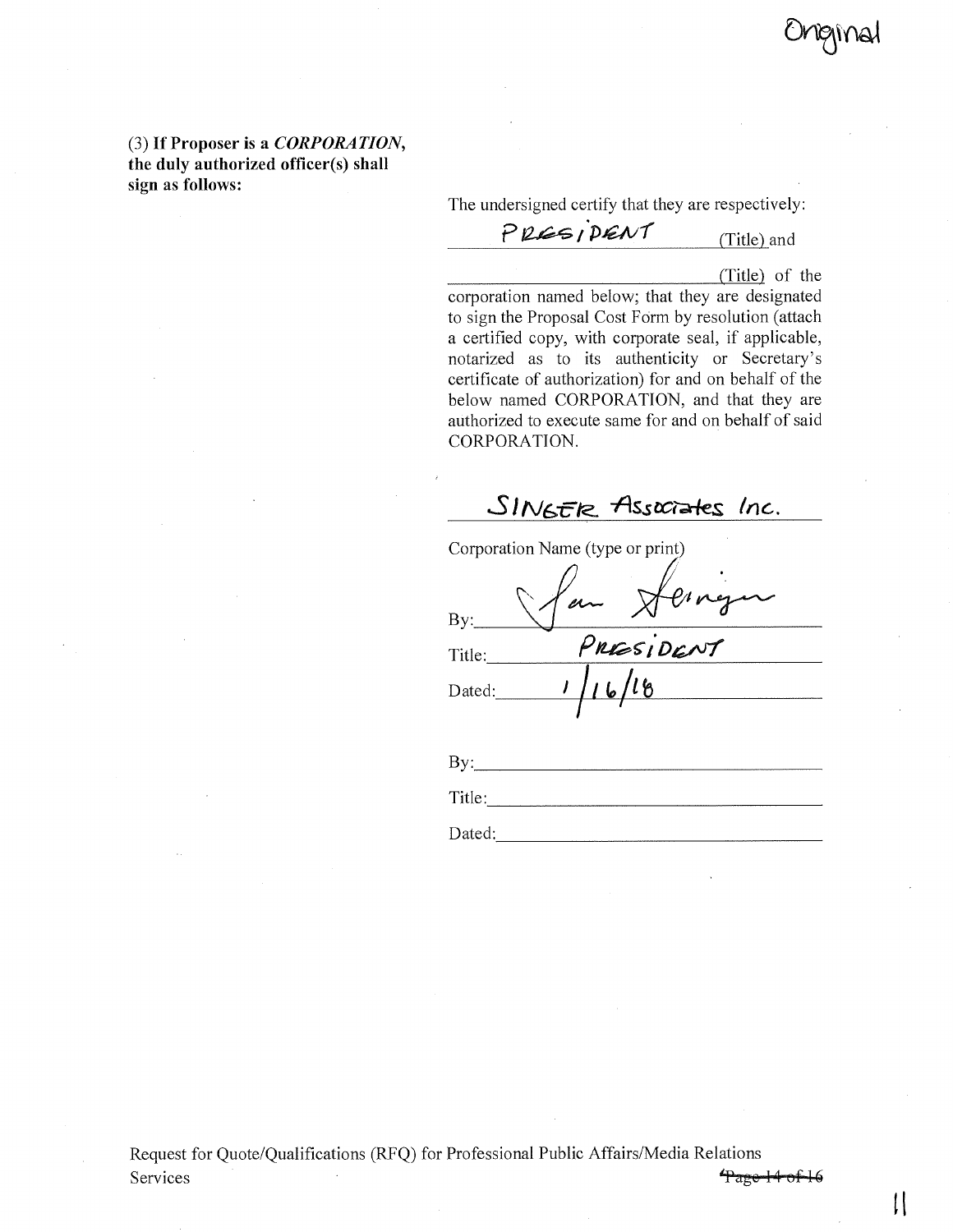## ATTACHMENT D

## Fee Schedule

Singer Associates works on a time and materials basis based upon our regular rates. *However, we*  will commit to a blended flat rate of \$250/hour for all work for the City of Santa Clara. Singer Associates will apply no minimum hourly requirement and will waive travel time costs (with the exception of mileage fees for vehicles).

Below, for comparative reference we have included our regular hourly billing rates. All costs associated with equipment rental, production materials or expenses incurred by a third party will be bid on separately only upon directed advanced approval of the client.

| <b>HOURLY RATES</b>             |        |
|---------------------------------|--------|
| PRESIDENT                       | 500.00 |
| EXECUTIVE/SENIOR VICE PRESIDENT | 400.00 |
| SENIOR CONSULTANT               | 400.00 |
| <b>VICE PRESIDENT</b>           | 350.00 |
| SENIOR ACCOUNT SUPERVISOR       | 325.00 |
| <b>ACCOUNT SUPERVISOR</b>       | 300.00 |
| SENIOR ACCOUNT EXECUTIVE        | 250.00 |
| <b>ACCOUNT EXECUTIVE</b>        | 200.00 |
| ASSISTANT ACCOUNT EXECUTIVE     | 175.00 |
| <b>ACCOUNT COORDINATOR</b>      | 150.00 |
| <b>ACCOUNT ASSISTANT</b>        | 100.00 |

RATE SCHEDULE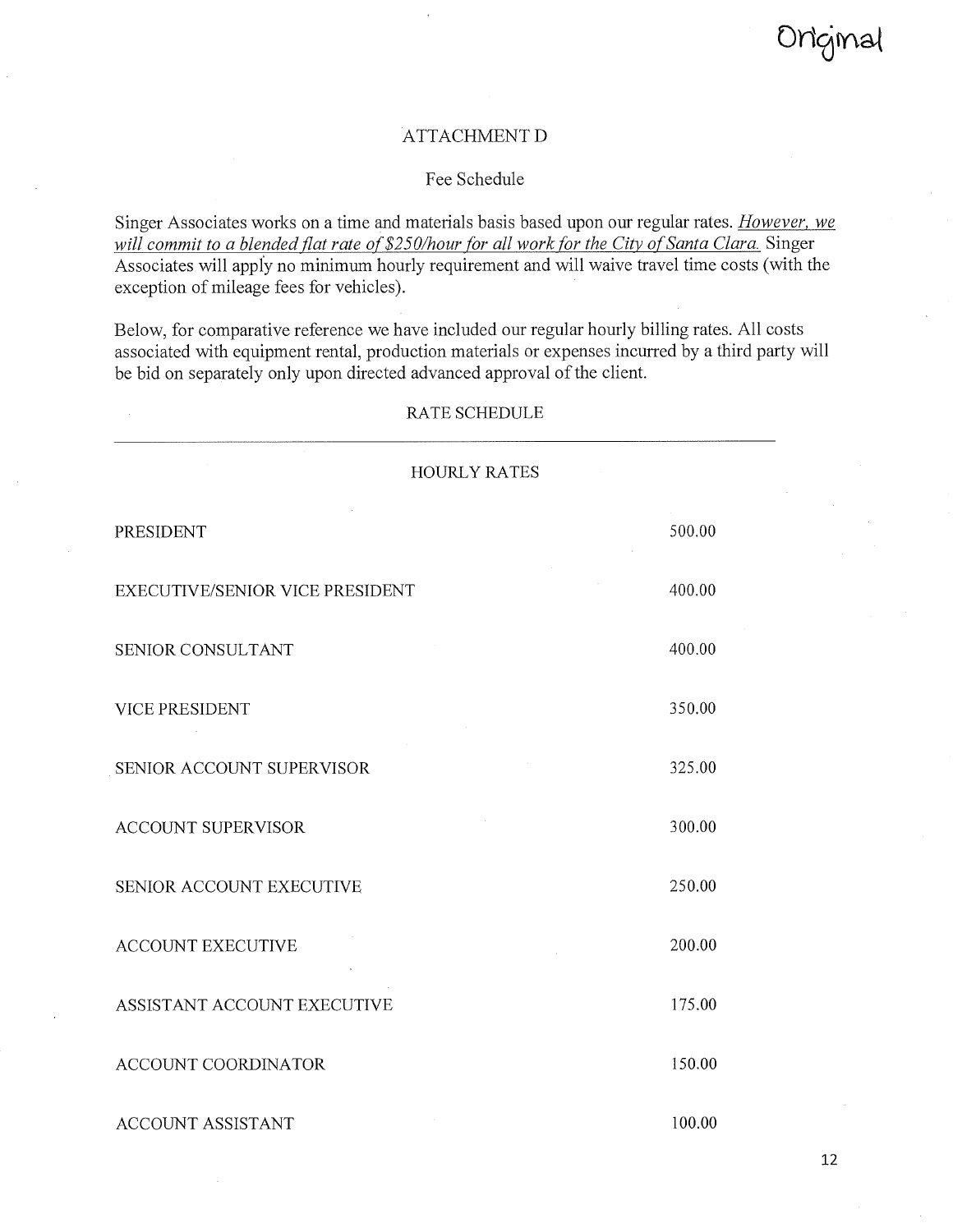DY19Mai

Thank you for considering Singer Associates. We would be honored to work for the City of Santa Clara.

#30#

 $\bar{z}$ 

 $\sim$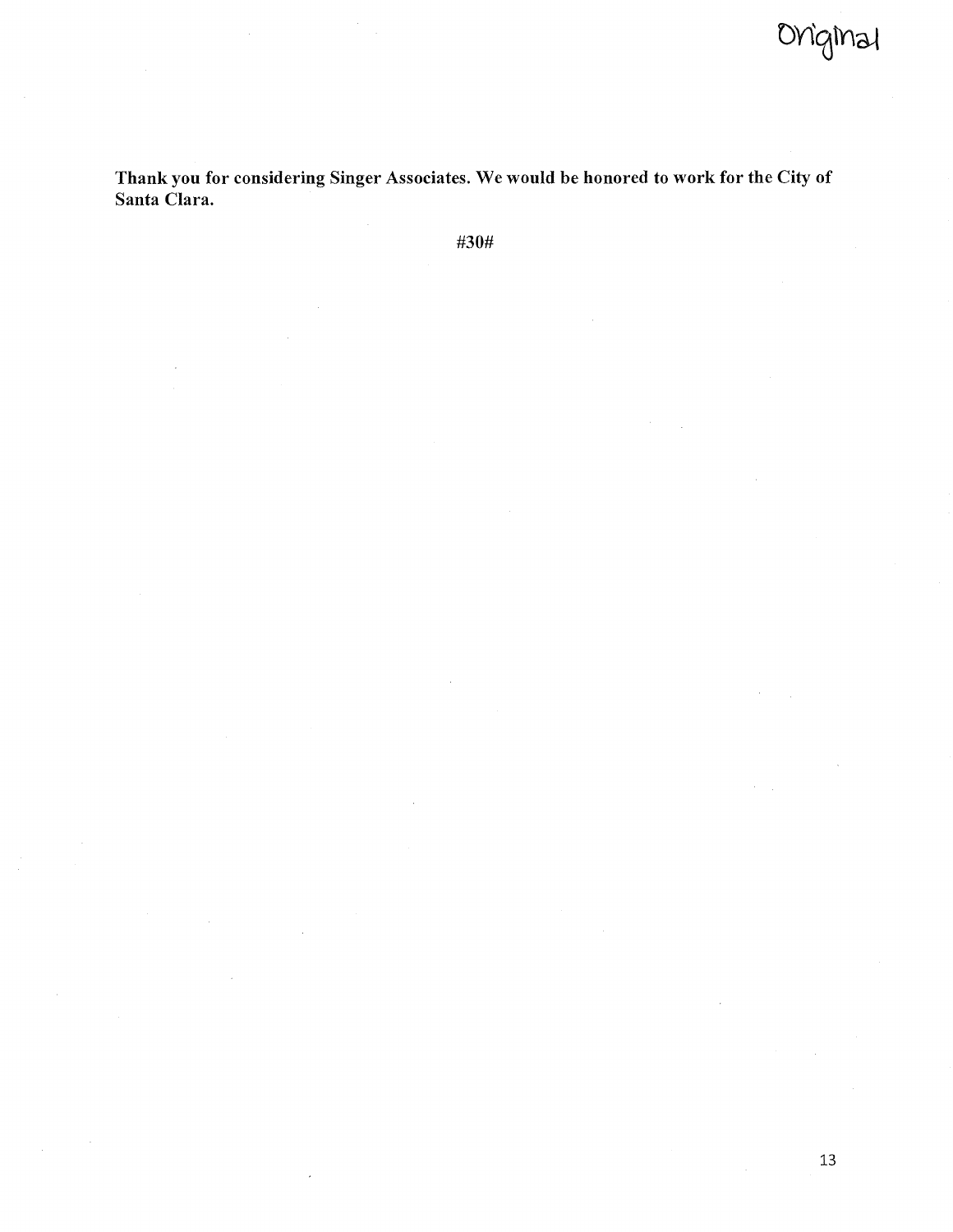# AGREEMENT FOR THE PERFORMANCE OF SERVICES BY AND BETWEEN THE CITY OF SANTA CLARA, CALIFORNIA, AND SINGER ASSOCIATES, INC.

## EXHIBIT B

## FEE SCHEDULE

Contractor has committed to a blended flat rate of \$250/per hour for all work conducted as part of this agreement; a fee schedule has been attached to the proposal in Exhibit A.

In no event shall the amount billed to the City by Contractor for services under this Agreement exceed one hundred thousand dollars (\$100,000), subject to budget appropriations.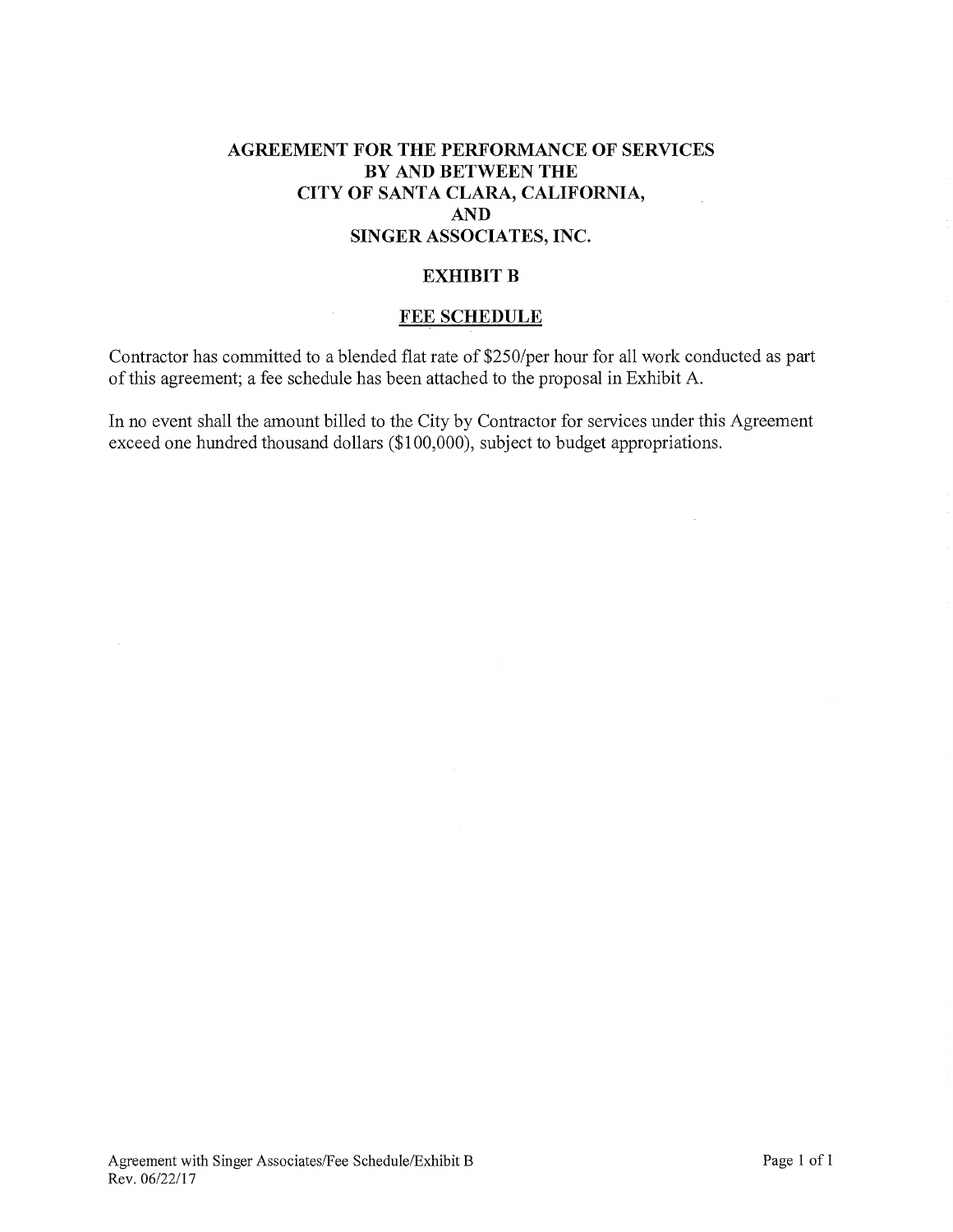# AGREEMENT FOR THE PERFORMANCE OF SERVICES BY AND BETWEEN THE SANTA CLARA STADIUM AUTHORITY AND SINGER ASSOCIATES, INC.

## EXHIBIT C

### INSURANCE REQUIREMENTS

#### INSURANCE COVERAGE REQUIREMENTS

Without limiting the Contractor's indemnification of the Authority, and prior to commencing any of the Services required under this Agreement, the Contractor shall provide and maintain in full force and effect, at its sole cost and expense, the following insurance policies with at least the indicated coverages, provisions and endorsements:

## A. COMMERCIAL GENERAL LIABILITY INSURANCE

1. Commercial General Liability Insurance policy which provides coverage at least as broad as Insurance Services Office form CG 00 01. Policy limits are subject to review, but shall in no event be less than, the following:

\$1,000,000 Each Occurrence \$2,000,000 General Aggregate \$2,000,000 Products/Completed Operations Aggregate \$1,000,000 Personal Injury

- 2. Exact structure and layering of the coverage shall be left to the discretion of Contractor; however, any excess or umbrella policies used to meet the required limits shall be at least as broad as the underlying coverage and shall otherwise follow form.
- 3. The following provisions shall apply to the Commercial Liability policy as well as any umbrella policy maintained by the Contractor to comply with the insurance requirements of this Agreement:
	- a. Coverage shall be on a "pay on behalf' basis with defense costs payable in addition to policy limits;
	- b. There shall be no cross liability exclusion which precludes coverage for claims or suits by one insured against another; and
	- c. Coverage shall apply separately to each insured against whom a claim is made or a suit is brought, except with respect to the limits of liability.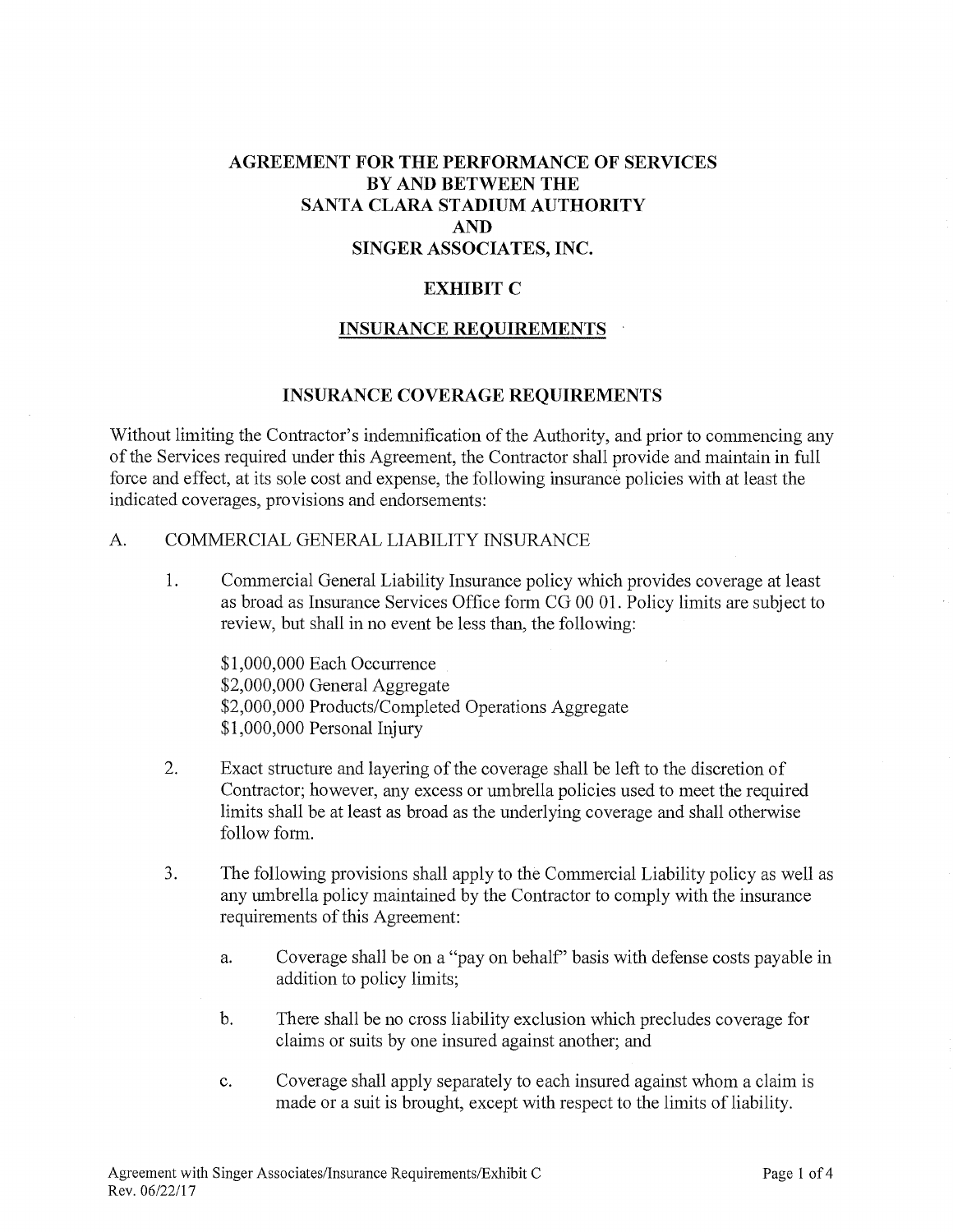# B. BUSINESS AUTOMOBILE LIABILITY INSURANCE

Business automobile liability insurance policy which provides coverage at least as broad as ISO form CA 00 01 with policy limits a minimum limit of not less than one million dollars (\$1,000,000) each accident using, or providing coverage at least as broad as, Insurance Services Office form CA 00 01. Liability coverage shall apply to all owned, non-owned and hired autos.

In the event that the Work being performed under this Agreement involves transporting of hazardous or regulated substances, hazardous or regulated wastes and/or hazardous or regulated materials, Contractor and/or its subcontractors involved in such activities shall provide coverage with a limit of two million dollars (\$2,000,000) per accident covering transportation of such materials by the addition to the Business Auto Coverage Policy of Environmental Impairment Endorsement MCS90 or Insurance Services Office endorsement form CA 99 48, which amends the pollution exclusion in the standard Business Automobile Policy to cover pollutants that are in or upon, being transported or towed by, being loaded onto, or being unloaded from a covered auto.

## C. WORKERS' COMPENSATION

- 1. Workers' Compensation Insurance Policy as required by statute and employer's liability with limits of at least one million dollars (\$1,000,000) policy limit Bodily Injury by disease, one million dollars (\$1,000,000) each accident/Bodily Injury and one million dollars (\$1,000,000) each employee Bodily Injury by disease.
- 2. The indemnification and hold harmless obligations of Contractor included in this Agreement shall not be limited in any way by any limitation on the amount or type of damage, compensation or benefit payable by or for Contractor or any subcontractor under any Workers' Compensation Act(s), Disability Benefits Act(s) or other employee benefits act(s).
- 3. This policy must include a Waiver of Subrogation in favor of the Santa Clara Stadium Authority, its governing board, subordinate boards, commissions, officers, employees, volunteers and agents.

## D. COMPLIANCE WITH REQUIREMENTS

All of the following clauses and/or endorsements, or similar provisions, must be part of each commercial general liability policy, and each umbrella or excess policy.

1. Additional Insureds. The Santa Clara Stadium Authority, its governing board, subordinate board, commissions, officers, employees, volunteers and agents (the "Indemnified Parties") are hereby added as additional insureds in respect to liability arising out of Contractor's work for Authority, using Insurance Services Office (ISO) Endorsement CG 20 10 11 85 or the combination of CG 20 10 03 97 and CG 20 37 10 01, or its equivalent.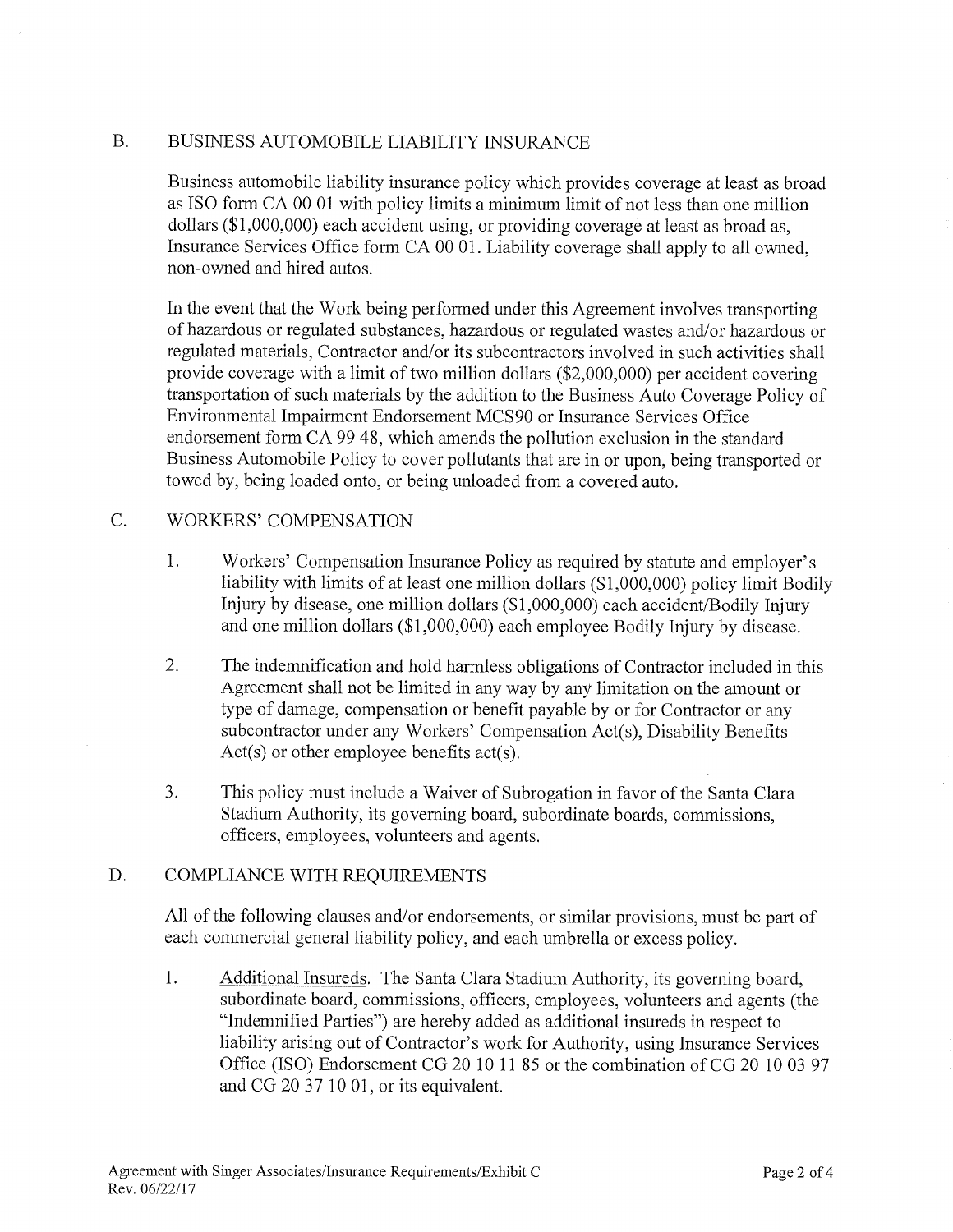- 2. Primary and non-contributing. Each insurance policy provided by Contractor shall contain language or be endorsed to contain wording making it primary insurance as respects to, and not requiring contribution from, any other insurance which the Indemnified Parties may possess, including any self-insurance or self-insured retention they may have. Any other insurance that the Indemnified Parties may possess shall be considered excess insurance only and shall not be called upon to contribute with Contractor's insurance.
- 3. Cancellation.
	- a. Each insurance policy shall contain language or be endorsed to reflect that no cancellation or modification of the coverage provided due to nonpayment of premiums shall be effective until written notice has been given to Authority at least ten (10) days prior to the effective date of such modification or cancellation. In the event of non-renewal, written notice shall be given at least ten (10) days prior to the effective date of nonrenewal.
	- b. Each insurance policy shall contain language or be endorsed to reflect that no cancellation or modification of the coverage provided for any cause save and except non-payment of premiums shall be effective until written notice has been given to Authority at least thirty (30) days prior to the effective date of such modification or cancellation. In the event of nonrenewal, written notice shall be given at least thirty (30) days prior to the effective date of non-renewal.
- 4. Other Endorsements. Other endorsements may be required for policies other than the commercial general liability policy if specified in the description of required insurance set forth in Sections A through D of this Exhibit C, above.

# E. ADDITIONAL INSURANCE RELATED PROVISIONS

Contractor and Authority agree as follows:

- 1. Contractor agrees to ensure that subcontractors, and any other party involved with the Services who is brought onto or involved in the performance of the Services by Contractor, provide the same minimum insurance coverage required of Contractor, except as with respect to limits Contractor agrees to monitor and review all such coverage and assumes all responsibility for ensuring that such coverage is provided in conformity with the requirements of this Agreement. Contractor agrees that upon request by Authority, all agreements with, and insurance compliance documents provided by, such subcontractors and others engaged in the project will be submitted to Authority for review.
- 2. Contractor agrees to be responsible for ensuring that no contract used by any party involved in any way with the project reserves the right to charge Authority or Contractor for the cost of additional insurance coverage required by this Agreement. Any such provisions are to be deleted with reference to Authority. It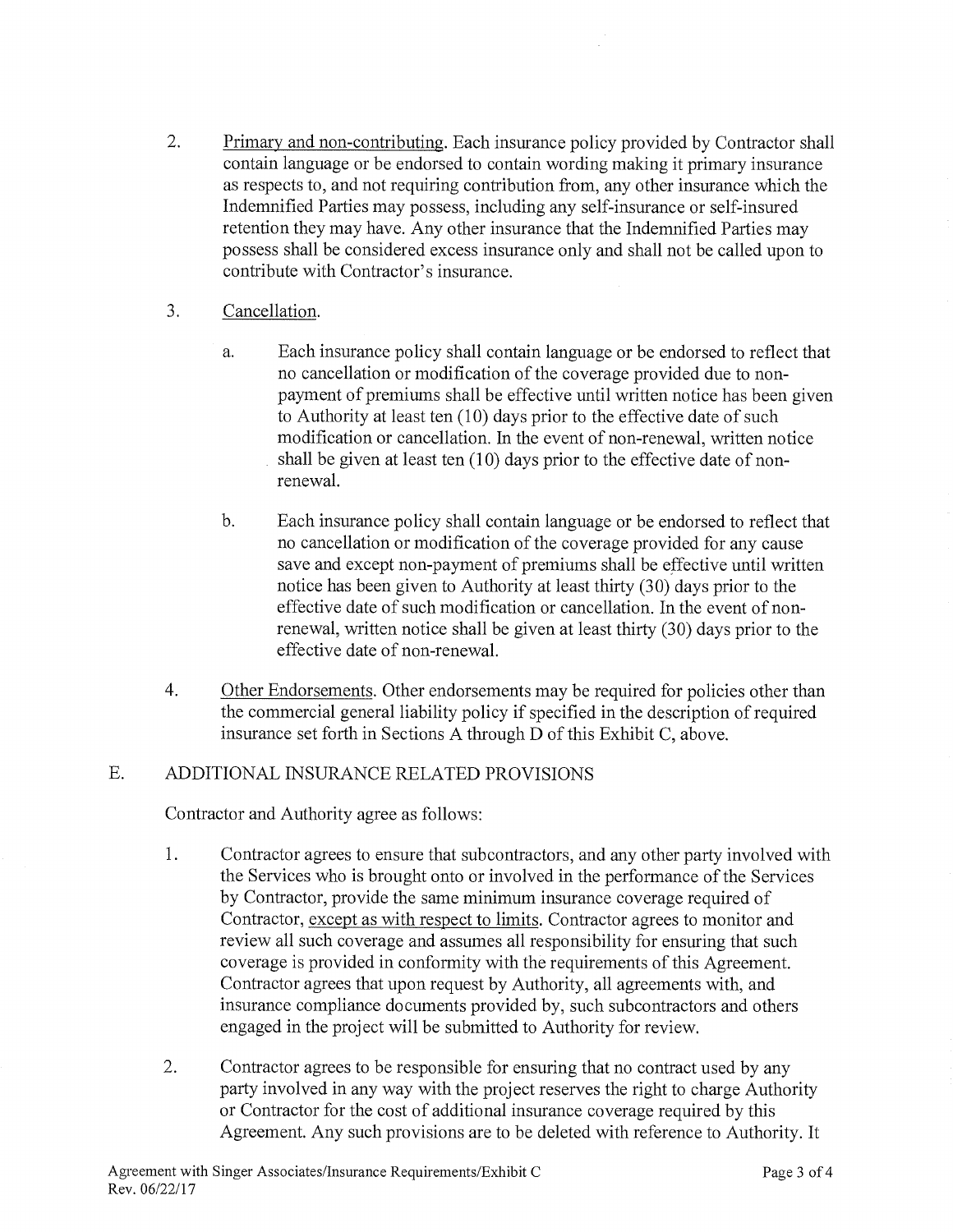is not the intent of Authority to reimburse any third party for the cost of complying with these requirements. There shall be no recourse against Authority for payment of premiums or other amounts with respect thereto.

3. The Authority reserves the right to withhold payments from the Contractor in the event of material noncompliance with the insurance requirements set forth in this Agreement.

# F. EVIDENCE OF COVERAGE

Prior to commencement of any Services under this Agreement, Contractor, and each and every subcontractor (of every tier) shall, at its sole cost and expense, provide and maintain not less than the minimum insurance coverage with the endorsements and deductibles indicated in this Agreement. Such insurance coverage shall be maintained with insurers, and under forms of policies, satisfactory to Authority and as described in this Agreement. Contractor shall file with the Authority all certificates and endorsements for the required insurance policies for Authority's approval as to adequacy of the insurance protection.

## G. EVIDENCE OF COMPLIANCE

Contractor or its insurance broker shall provide the required proof of insurance compliance, consisting of Insurance Services Office (ISO) endorsement forms or their equivalent and the ACORD form 25-S certificate of insurance (or its equivalent), evidencing all required coverage shall be delivered to Authority, or its representative as set forth below, at or prior to execution of this Agreement. Upon Authority's request, Contractor shall submit to Authority copies of the actual insurance policies or renewals or replacements. Unless otherwise required by the terms of this Agreement, all certificates, endorsements, coverage verifications and other items required to be delivered to Authority pursuant to this Agreement shall be mailed to:

Santa Clara Stadium Authority [Executive Director] c/o Ebix, Inc. P.O. Box  $100085 - S2$  or 1 Ebix Way Duluth, GA 30096 John's Creek, GA 30097

Telephone number: 951-766-2280 Fax number: 770-325-0409 Email address: ctsantaclara@ebix.com

# H. QUALIFYING INSURERS

All of the insurance companies providing insurance for Contractor shall have, and provide written proof of, an A. M. Best rating of at least A minus 6 (A- VI) or shall be an insurance company of equal financial stability that is approved by the Authority or its insurance compliance representatives.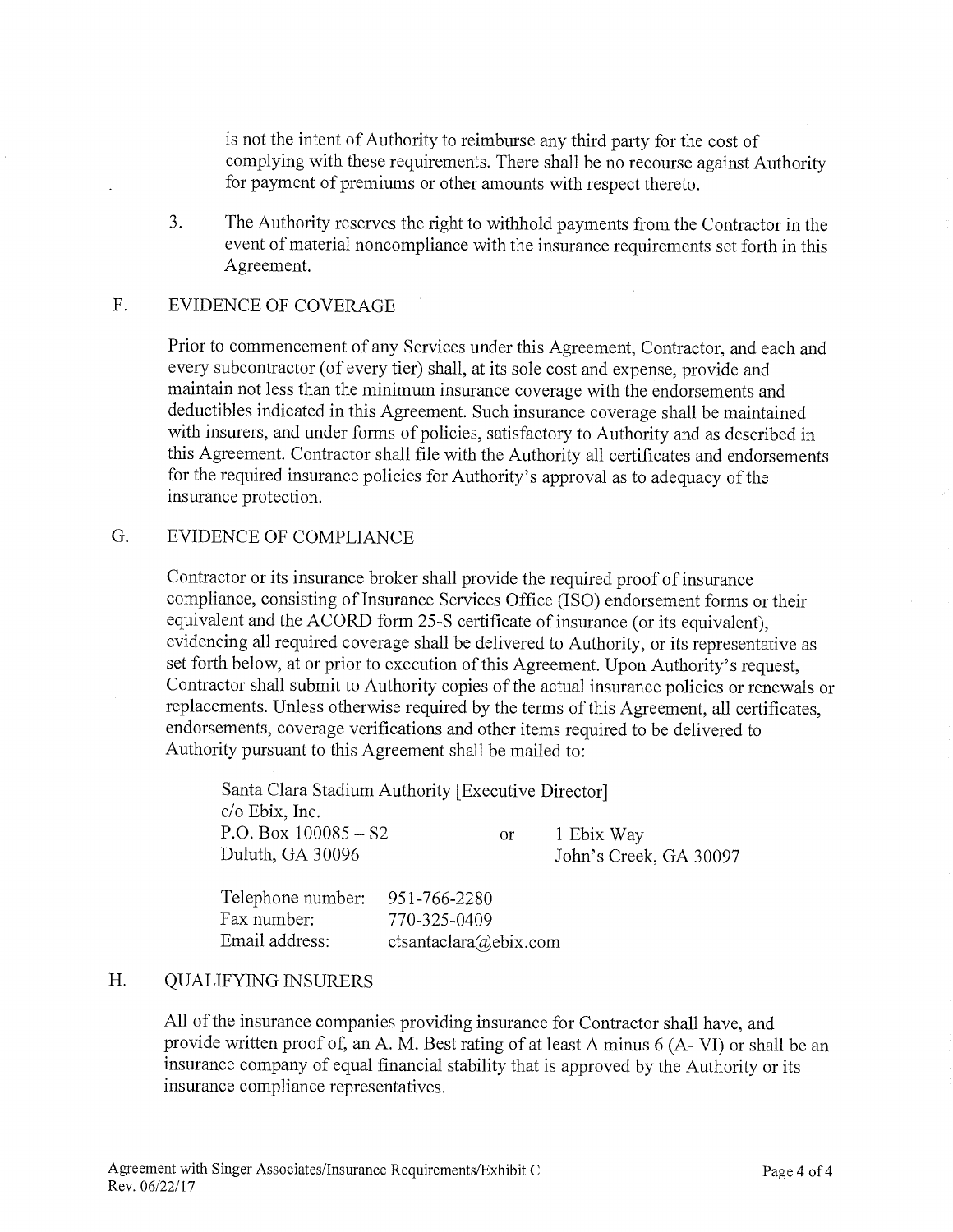# AGREEMENT FOR THE PERFORMANCE OF SERVICES BY AND BETWEEN THE SANTA CLARA STADIUM AUTHORITY AND SINGER ASSOCIATES, INC.

#### EXHIBIT D

## ETHICAL STANDARDS FOR CONTRACTORS SEEKING TO ENTER INTO AN AGREEMENT WITH THE SANTA CLARA STADIUM AUTHORITY

#### Termination of Agreement for Certain Acts.

- A. The Authority may, at its sole discretion, terminate this Agreement in the event any one or more of the following occurs:
	- 1. If a Contractor' does any of the following:
		- a. Is convicted<sup>2</sup> of operating a business in violation of any Federal, State or local law or regulation;
		- b. Is convicted of a crime punishable as a felony involving dishonesty<sup>3</sup>;
		- c. Is convicted of an offense involving dishonesty or is convicted of fraud or a criminal offense in connection with: (1) obtaining; (2) attempting to obtain; or, (3) performing a public contract or subcontract;
		- d. Is convicted of any offense which indicates a lack of business integrity or business honesty which seriously and directly affects the present responsibility of an Authority contractor or subcontractor; and/or,
		- e. Made (or makes) any false statement(s) or representation(s) with respect to this Agreement.

For purposes of this Agreement, the word "Consultant" (whether a person or a legal entity) also refers to "Contractor" and means any of the following: an owner or co-owner of a sole proprietorship; a person who controls or who has the power to control a business entity; a general partner of a partnership; a principal in a joint venture; or a primary corporate stockholder [i.e., a person who owns more than ten percent (10%) of the outstanding stock of a corporation] and who is active in the day to day operations of that corporation.

<sup>&</sup>lt;sup>2</sup> For purposes of this Agreement, the words "convicted" or "conviction" mean a judgment or conviction of a criminal offense by any court of competent jurisdiction, whether entered upon a verdict or a plea, and includes a conviction entered upon a plea of nolo contendere within the past five (5) years.

<sup>&</sup>lt;sup>3</sup> As used herein, "dishonesty" includes, but is not limited to, embezzlement, theft, forgery, bribery, falsification or destruction of records, making false statements, failure to pay tax obligations, receiving stolen property, collusion or conspiracy.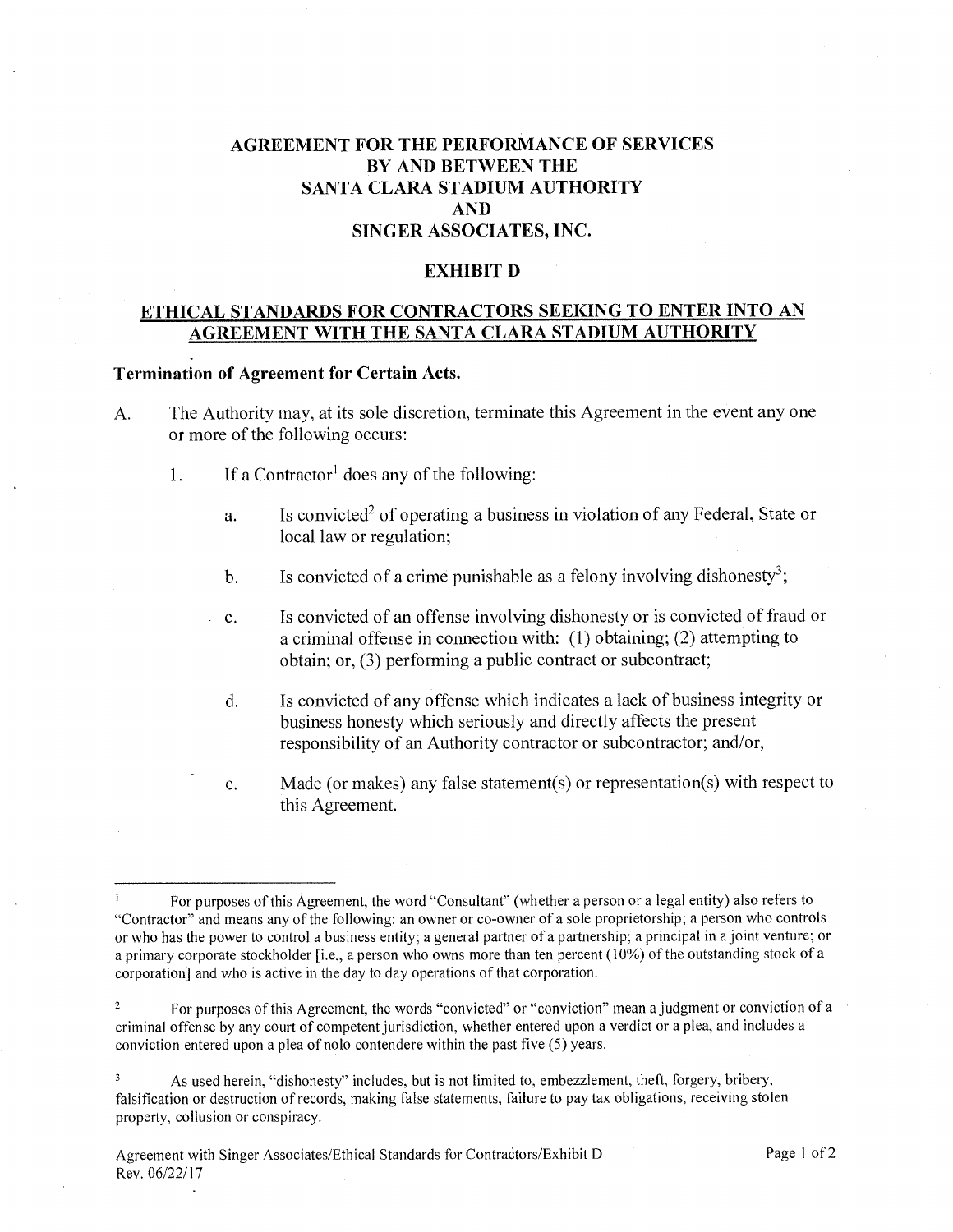- 2. If fraudulent, criminal or other seriously improper conduct of any officer, director, shareholder, partner, employee or other individual associated with the Contractor can be imputed to the Contractor when the conduct occurred in connection with the individual's performance of duties for or on behalf of the Contractor, with the Contractor's knowledge, approval or acquiescence, the Contractor's acceptance of the benefits derived from the conduct shall be evidence of such knowledge, approval or acquiescence.
- B. The Authority may also terminate this Agreement in the event any one or more of the following occurs:
	- 1. The Authority determines that Contractor no longer has the financial capability<sup>4</sup> or business experience<sup>5</sup> to perform the terms of, or operate under, this Agreement; or,
	- 2. If Authority determines that the Contractor fails to submit information, or submits false information, which is required to perform or be awarded a contract with Authority, including, but not limited to, Contractor's failure to maintain a required State issued license, failure to obtain a City business license (if applicable) or failure to purchase and maintain bonds and/or insurance policies required under this Agreement.
- C. In the event a prospective Contractor (or bidder) is ruled ineligible (debarred) to participate in a contract award process or a contract is terminated pursuant to these provisions, Contractor may appeal the Authority's action to the Governing Board for the Authority by filing a written request with the Secretary of the Stadium Authority within ten (10) days of the notice given by Authority to have the matter heard. The matter will be heard within thirty (30) days of the filing of the appeal request with the Secretary of the Stadium Authority. The Contractor will have the burden of proof on the appeal. The Contractor shall have the opportunity to present evidence, both oral and documentary, and argument.

<sup>&</sup>lt;sup>4</sup> Contractor becomes insolvent, transfers assets in fraud of creditors, makes an assignment for the benefit of creditors, files a petition under any section or chapter of the federal Bankruptcy Code (11 U.S.C.), as amended, or under any similar law or statute of the United States or any state thereof, is adjudged bankrupt or insolvent in proceedings under such laws, or a receiver or trustee is appointed for all or substantially all of the assets of Contractor.

<sup>&</sup>lt;sup>5</sup> Loss of personnel deemed essential by the Authority for the successful performance of the obligations of the Contractor to the Authority.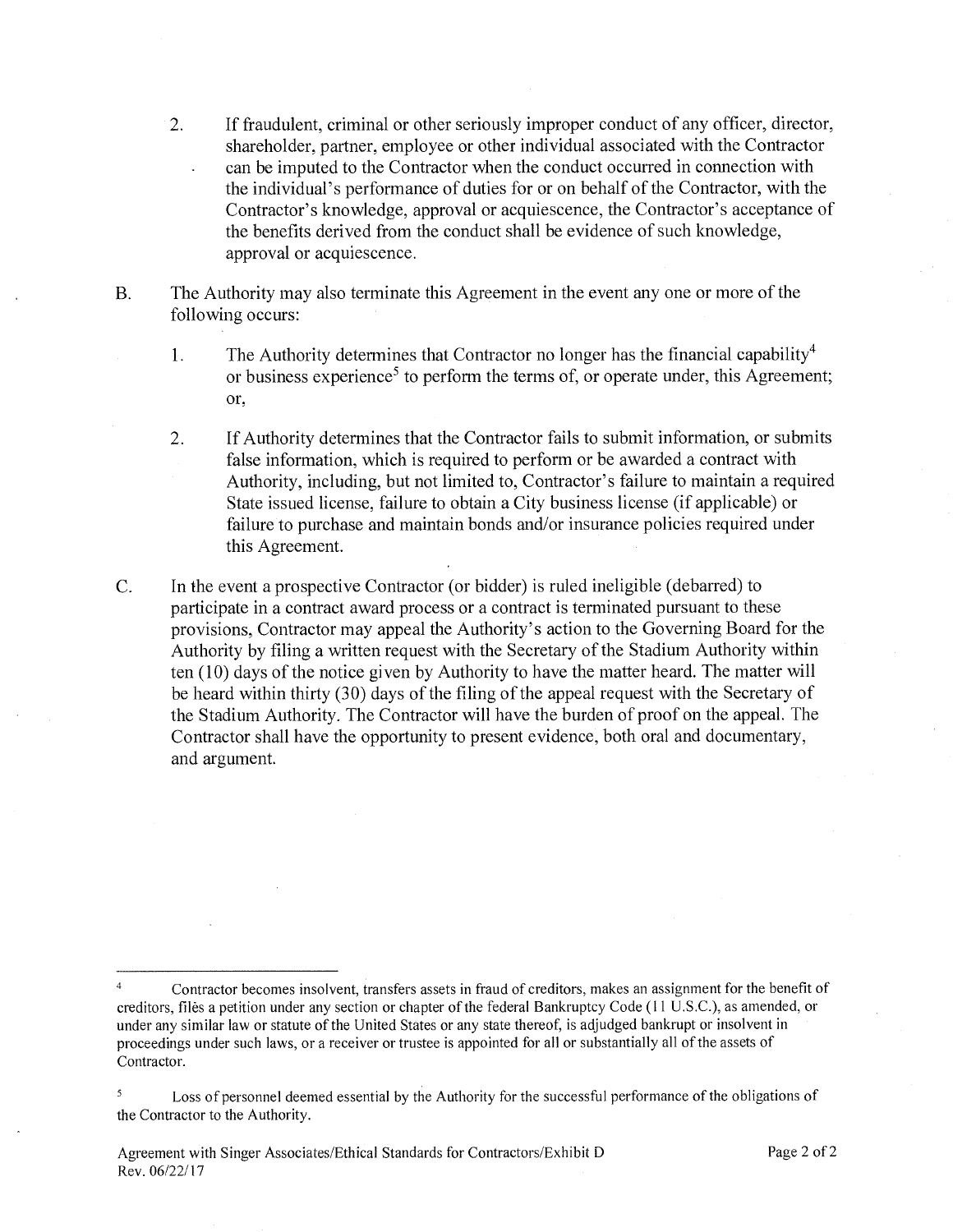# AGREEMENT FOR THE PERFORMANCE OF SERVICES BY AND BETWEEN THE SANTA CLARA STADIUM AUTHORITY AND SINGER ASSOCIATES, INC.

#### EXHIBIT E

## AFFIDAVIT OF COMPLIANCE WITH ETHICAL STANDARDS

I hereby state that I have read and understand the language, entitled "Ethical Standards" set forth in Exhibit D. I have the authority to make these representations on my own behalf or on behalf of the legal entity identified herein. I have examined appropriate business records, and I have made appropriate inquiry of those individuals potentially included within the definition of "Contractor" contained in Ethical Standards at footnote 1.

Based on my review of the appropriate documents and my good-faith review of the necessary inquiry responses, I hereby state that neither the business entity nor any individual(s) belonging to said "Contractor" category [i.e., owner or co-owner of a sole proprietorship, general partner, person who controls or has power to control a business entity, etc.] has been convicted of any one or more of the crimes identified in the Ethical Standards within the past five (5) years.

The above assertions are true and correct and are made under penalty of perjury under the laws of the State of California.

|     | SINGER ASSOCIATES, INC.<br>a California corporation |
|-----|-----------------------------------------------------|
| By: | Signature of Authorized Person or Representative    |
|     | Name: Adam Alberti                                  |

Title: Executive Vice President

## NOTARY'S ACKNOWLEDGMENT TO BE ATTACHED

Please execute the affidavit and attach a notary public's acknowledgment of execution of the affidavit by the signatory. If the affidavit is on behalf of a corporation, partnership, or other legal entity, the entity's complete legal name and the title of the person signing on behalf of the legal entity shall appear above. Written evidence of the authority of the person executing this affidavit on behalf of a corporation, partnership, joint venture, or any other legal entity, other than a sole proprietorship, shall be attached.